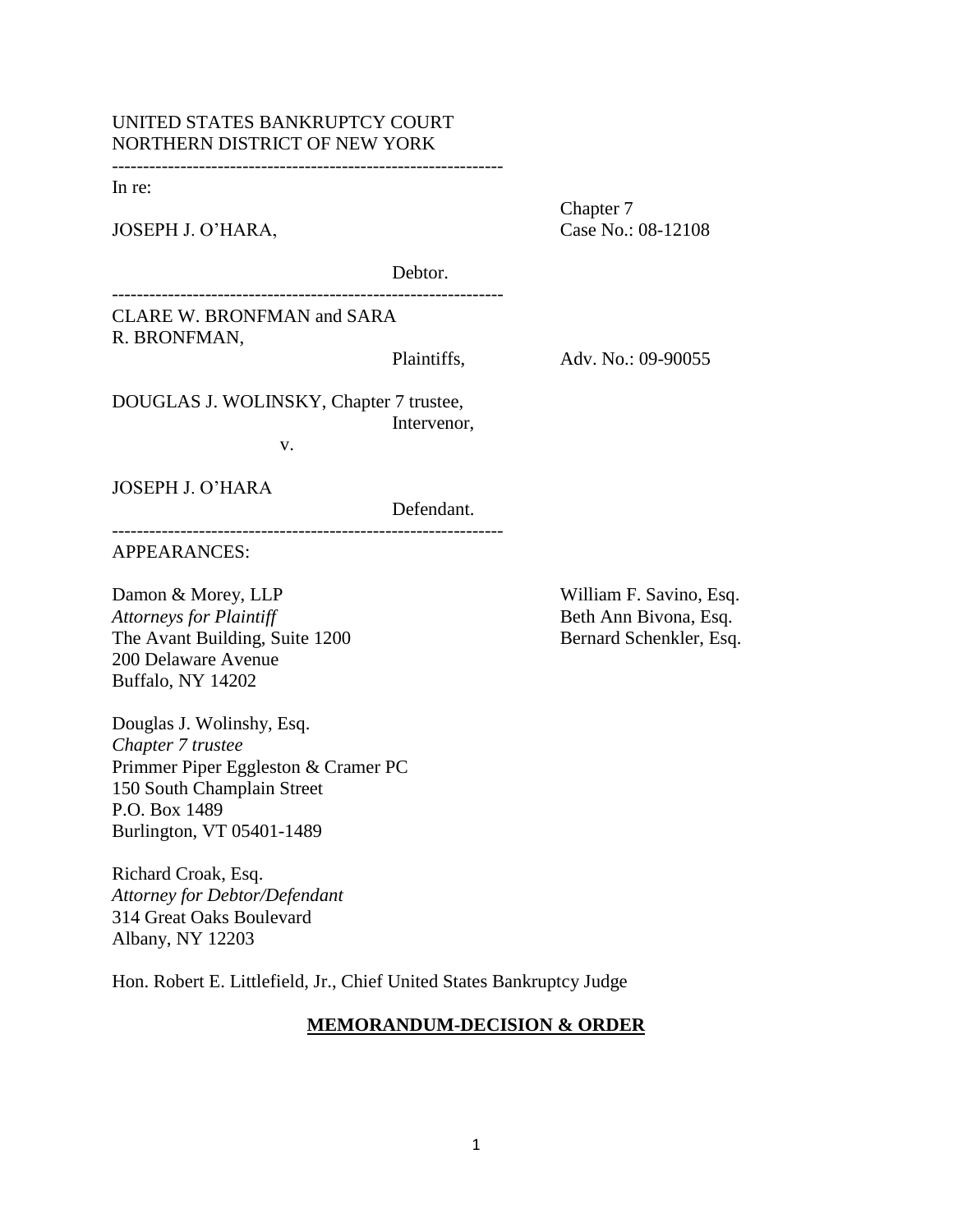Clare W. Bronfman and Sara R. Bronfman ("Plaintiffs") commenced the instant adversary proceeding by filing a complaint (the "Complaint") against the debtor-defendant Joseph J. O"Hara ("Defendant") seeking an order denying Defendant a discharge pursuant to 11 U.S.C. §  $727(a)(2)$ ,  $(3)$ ,  $(4)$ , and  $(6)$ . Defendant filed an answer denying the Plaintiffs' allegations. After the court granted the Motion to Intervene filed by the Chapter 7 trustee ("Trustee"), Plaintiffs and the Trustee filed an Amended Complaint on September 17, 2009. The Defendant filed an answer to the Amended Complaint consisting of general denials and admissions or denials of specific factual allegations. Currently before the court are dueling motions for summary judgment as to each of the causes of action in the Complaint. On June 30, 2010, the court orally denied both parties' motions with respect to the § 727(a)(2), (4), and (6) causes of action based upon questions of fact surrounding the requisite intent of the Defendant. As to the remaining cause of action plead under  $\S 727(a)(3)$ , the court directed the parties to file additional memoranda of law in support of their positions and adjourned the motions for a subsequent oral decision. Based upon the evidentiary material before it, on July 16, 2010, the court orally granted Plaintiff"s motion for summary judgment and denied Defendant"s motion with regard to the  $\S 727(a)(3)$  cause of action. This Memorandum-Decision & Order is intended to supplement the court's oral decision rendered on July 16, 2010.

#### **JURISDICTION**

The court has jurisdiction over this matter pursuant to 28 U.S.C. §§ 157(a), 157(b)(1), 157(b)(2)(J), and 1334.

#### **BACKGROUND**

### *Defendant's Education and Business Experience*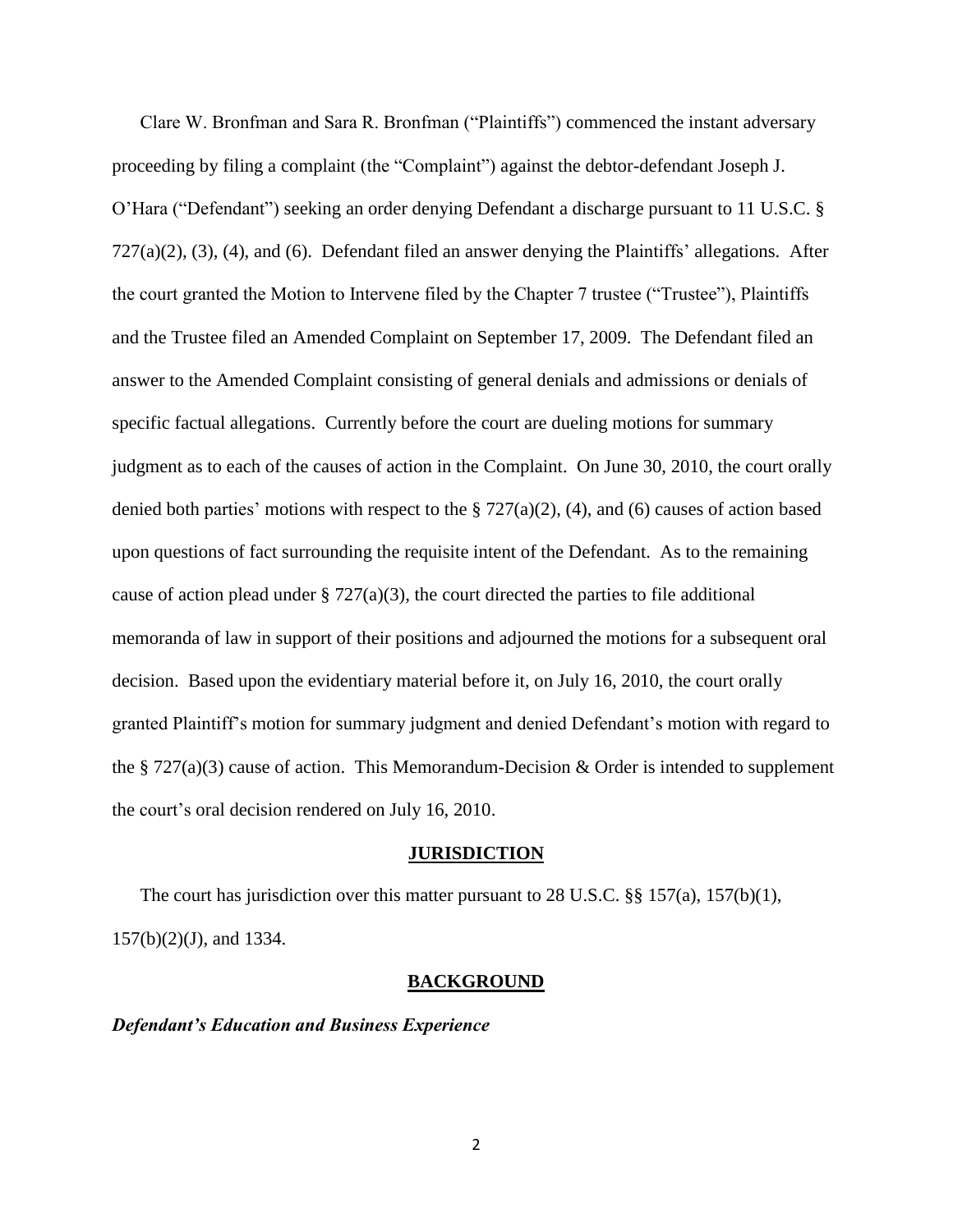Defendant is an attorney admitted to practice in Washington, D.C. Defendant's educational background is extensive. After earning a B.A. in Economics from Holy Cross College, the Defendant attended Cornell University"s Graduate School of Business and Public Administration, where he earned a M.P.A. Thereafter, he enrolled in Cornell Law School, where he earned his J.D.

Defendant's resume reveals that he has owned and/or operated numerous business enterprises and charitable organizations. Since 1979, Defendant has held the position of officer, director, or manager for approximately two-dozen different entities.<sup>1</sup> As president of several management consulting firms, Defendant was responsible "for monitoring all of the projects that [were] undertaken by [the companies'] . . . operational divisions," in addition to being "responsible for the development of new business. (Pls." Am. Mot. Ex. KK, at 2, ECF No. 53.) Many of the businesses Defendant has been associated with provided financial and healthcare consulting services, as well as educational products, to governmental agencies at the state and county level and to local school districts throughout the country. Defendant also had an interest in a real estate development company that, among other projects, aspired to develop a vineyard and hotel. (Def."s 2004 Exam. 127:7-16, 129:8-17, Feb. 3, 2009, ECF No. 45 Ex. G.)

### *Defendant's Business Transactions*

l

<sup>&</sup>lt;sup>1</sup> Defendant's accountant, James Loperfido, produced a list given to him by the Defendant that indicates that Defendant owned or operated the following entities: Administrative & Financial Services, Inc.; Automated Billing Company, Inc.; Broadway Joe"s of Albany, Inc.; Broadway Sports & Entertainment, Inc.; Capital District Sports and Entertainment, Inc.; Diversified Business Enterprises, Inc.; Eagle Cove Properties, LLC; Eagle Cove Vineyards & Winery, LLC; Educational Services & Products, LLC; Educational Systems & Products, LLC; The Ethical Treatment Foundation, Inc.; FREEPAC; Ideal Systems & Solutions, LLC; The Institute for Health and Human Services, Inc.; The Institute for Health and Human Services, Inc. f/k/a Tender Loving Care, Inc.; Lange & O"Hara Associates, LLC; Management Systems & Services, Inc.; Professional Assistance & Support Services, LLC; Properties Development & Management, Inc.; The O"Hara Group & Associates, Inc.; The O"Hara Group & Associates, LLC; The O"Hara Group & Associates, PLLC; Strategic Governmental Solutions, Inc. d/b/a Educational Systems & Products; and Sunshine State Billing Services, Inc. (Loperfido 2004 Exam. 9:5-23-10:2, Feb.2, 2009, ECF No. 45 Ex. H; Pls." Am. Mot. Ex. MM, at 2-4, ECF No. 53.)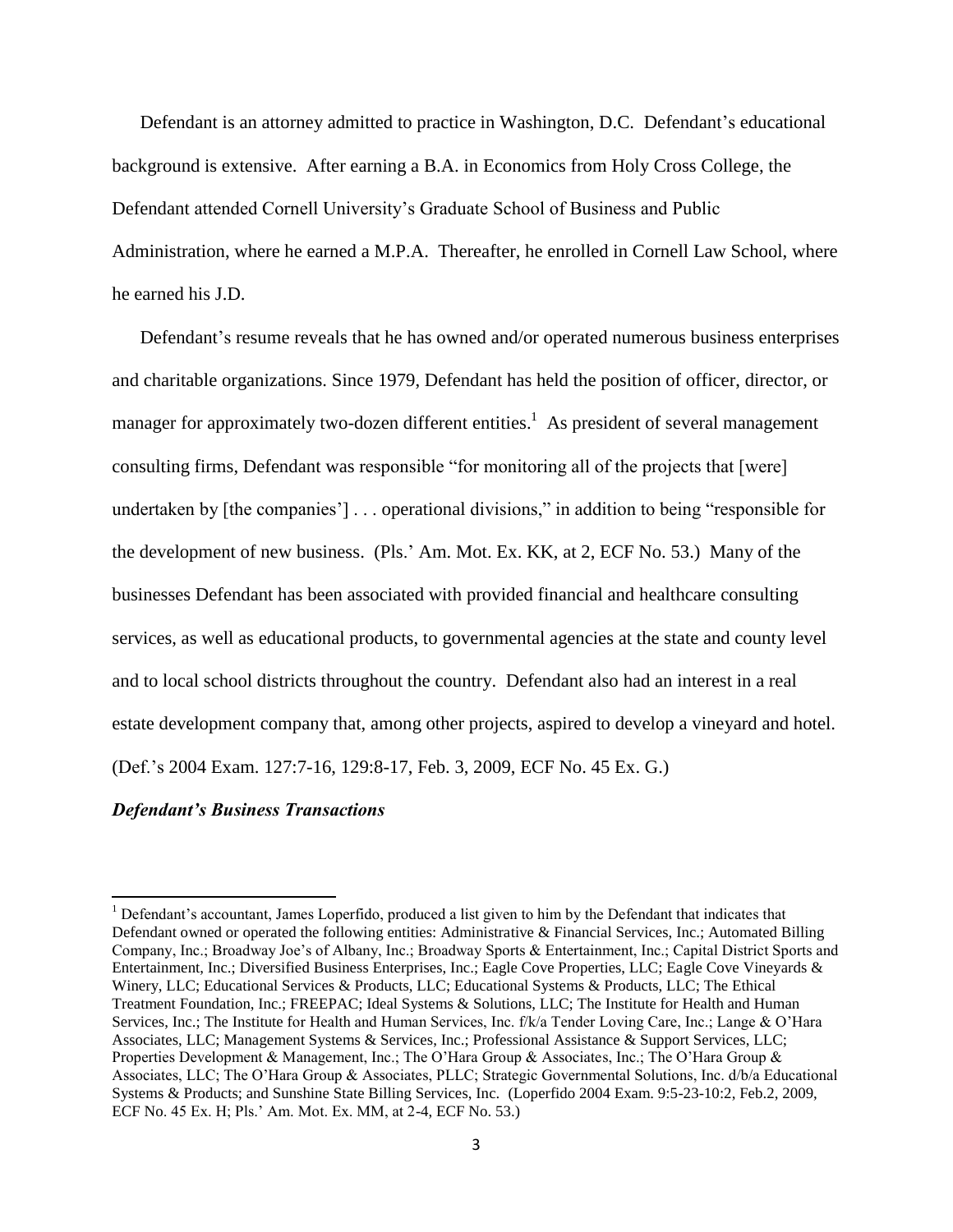In March 2000, Defendant founded Strategic Governmental Solutions, Inc. ("SGS"). SGS was and is wholly owned by the Defendant. SGS developed the Student Tracking and Reporting System ("STARS")---a proprietary software program that assists public schools in the collection of federal reimbursements.

In an effort to market STARS to school districts across the nation, SGS employed the marketing services of Administrative & Financial Services, Inc. ("AFS"), another business entity founded by Defendant. AFS recorded the SGS contract as a \$1 million asset. Following AFS"s unsuccessful marketing efforts of STARS, Defendant established Professional Administrative Support Services, LLC ("PASS") "to isolate the [STARS] software." (O"Hara 2004 Exam. 229:7-12, Feb. 3, 2009, ECF No. 45 Ex.G). In 2004, SGS began doing business as Educational Services & Products, LLC ("ESP"). SGS/ESP developed and marketed STARS at a cost of \$3.7 million. (Def."s Suppl. Br. 8, ECF No. 109.) Ultimately, SGS, doing business as ESP, sold the STARS software to PASS. SGS filed a voluntary petition for relief under Chapter 7 in this court on April 7, 2008 (Case No. 08-11047). Additionally, on April 30, 2008, ESP, as successor-ininterest to SGS, filed with this court a voluntary petition for relief under Chapter 11 of the Bankruptcy Code (Case No. 08-11400). ESP's petition indicates that at the time of filing it had monthly income and expenses of \$250,000 and \$200,000, respectively. (Case No. 08-11400, ECF No. 1.)

### *Procedural History*

 $\overline{\phantom{a}}$ 

Defendant filed a voluntary petition for relief under Chapter 7 of the Bankruptcy Code *pro se* on June 30, 2008. $^2$  (Case No. 08-12108 ("Main Case"), ECF No. 1.) Defendant's counsel was retained prior to the adversary proceeding being commenced. Defendant's petition reveals real estate assets of approximately \$1,700,000 and personal property of \$60,400+, as there were

 $2$  This court takes judicial notice of the filings regarding Defendant's underlying Chapter 7 bankruptcy case.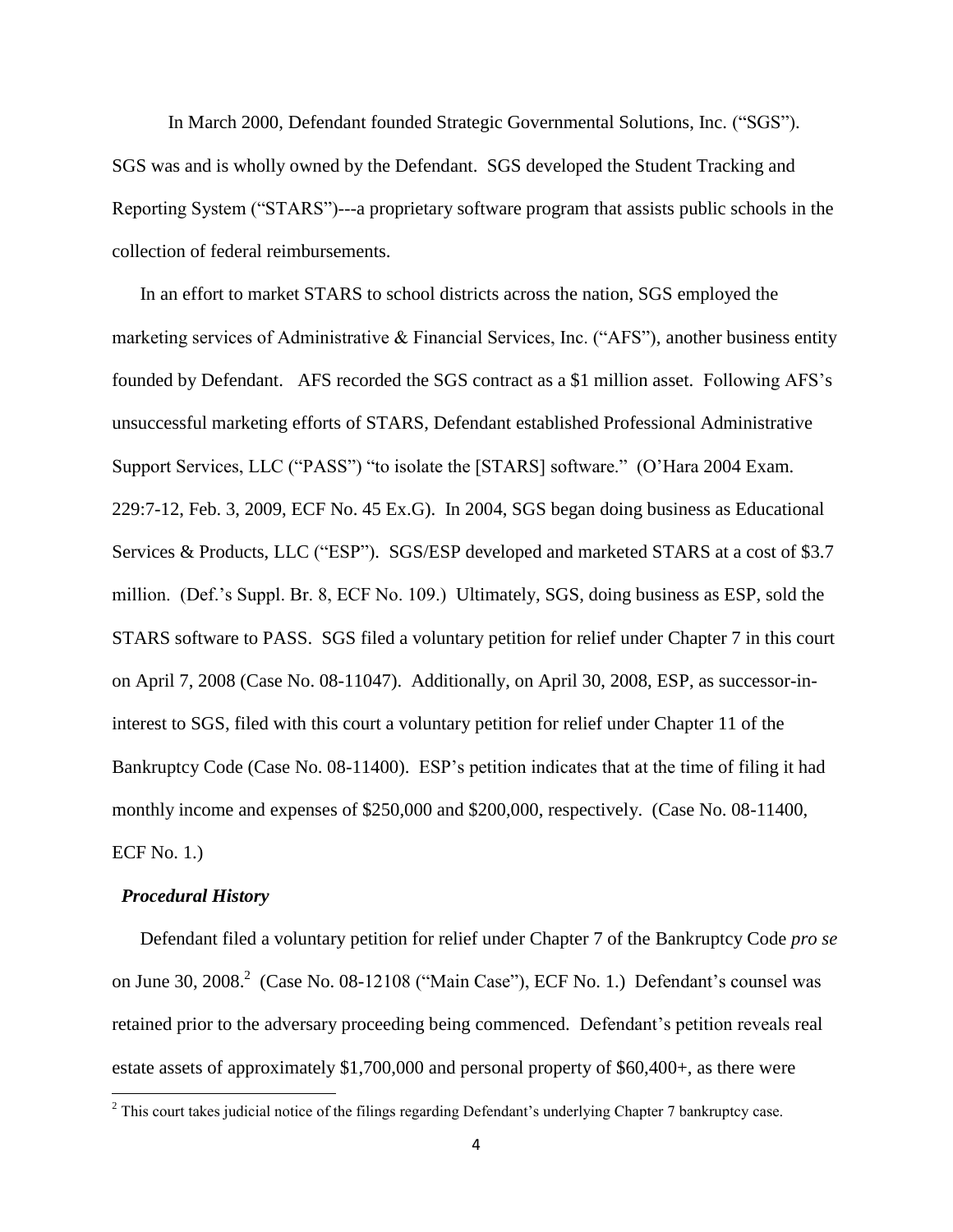several items listed with a value "TBD." (*Id.*) Defendant also scheduled unsecured debts of approximately \$5,642,000, unsecured priority debts of approximately \$50,000, as well as secured debt of \$2,254,000. (*Id.*) Plaintiffs are both listed on Schedule F of the petition as creditors holding unsecured claims in the amount of \$1.25 million in connection with a "Settlement" Agreement." (*Id.*)

On Schedule B of his petition, Defendant provides an itemized list of ownership interests in the following business entities: 50% ownership interest in ESP; 30% ownership interest in PASS; 100% ownership interest in Properties Development & Management, Inc.; 100% ownership interest in SGS; 100% ownership interest in The O"Hara Group & Associates, Inc.; and 100% ownership interest in The O"Hara Group & Associates, PLLC. (*Id.*) The value of the Defendant's interest in each of the business entities is listed as "TBD," and the Defendant indicated that he lacked access to "all of [the] financial records and/or tax returns for the time periods in question." (*Id.*) In response to numerous questions on his Statement of Financial Affairs ("SOFA"), the Defendant indicated that the requested information was "TO BE PROVIDED" because he lacked sufficient access to his records. (*Id.*) When Defendant did amend his schedules and SOFA, the Defendant changed many of his responses to these particular questions to "Indeterminate" or "NONE." (Main Case, ECF No. 131.)

On September 11, 2008, prior to the commencement of the instant adversary proceeding, the Plaintiffs obtained a series of orders pursuant Federal Rule of Bankruptcy Procedure 2004. (Main Case, ECF Nos. 28, 29, 30.) The orders permitted the Plaintiffs and the Trustee to subpoena documents and conduct examinations of the Defendant and third parties in order to ascertain the Defendant"s financial affairs and material business transactions. One of the orders directed the Defendant to produce documents by October 10, 2008, and appear for an examination on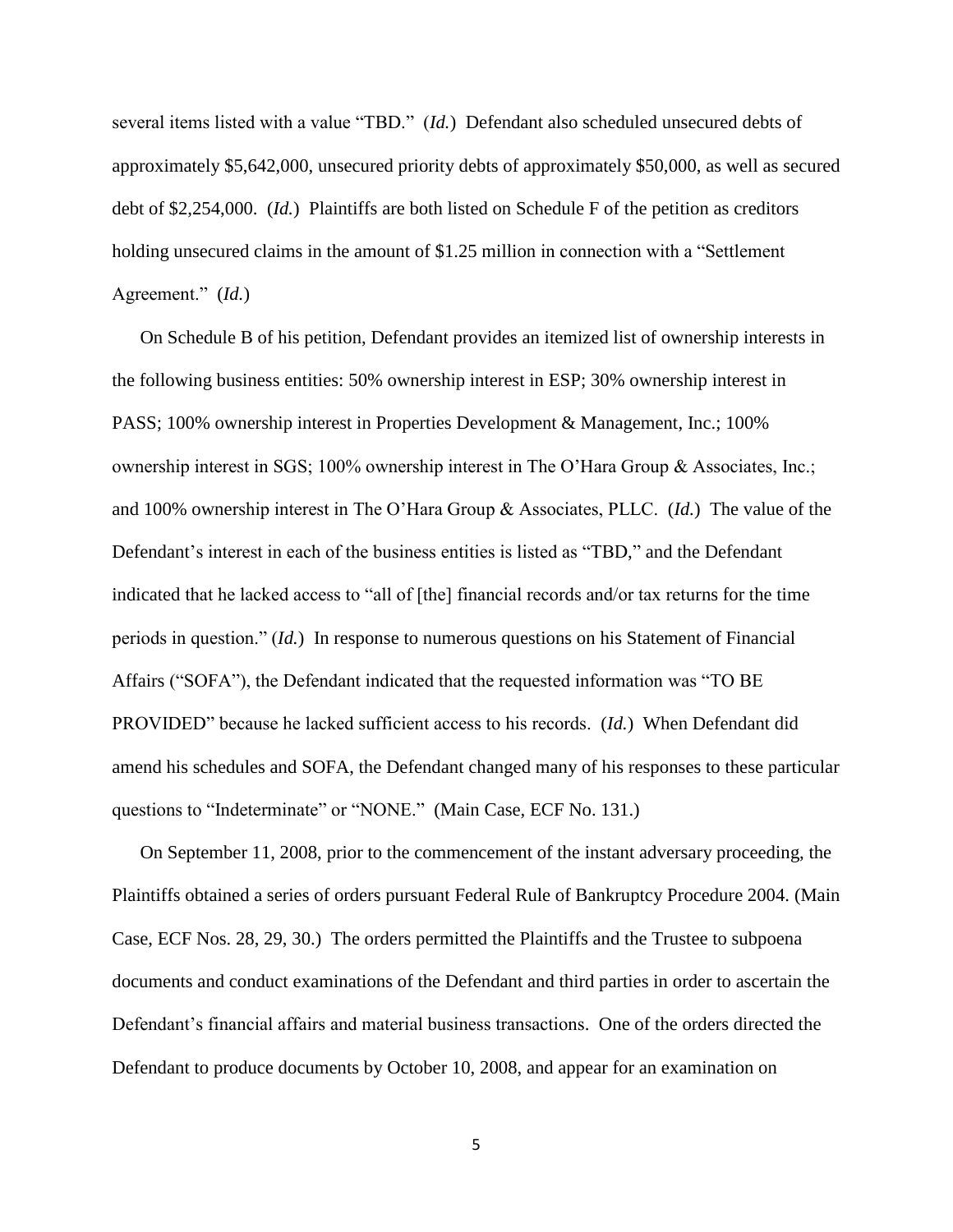October 22, 2008. (Main Case, ECF No. 28.) While attempting to collect the requested information from the Defendant and others,<sup>3</sup> the Plaintiffs and the Trustee sought several extensions of their time to file a complaint objecting to the Defendant's discharge.

Plaintiffs deposed Defendant, Cheryl Peterson ("Peterson"), Defendant's former life-partner, and James Loperfido ("Loperfido"), Defendant's accountant. The Debtor's examination began on February 3, 2009. Prior to the examination, the Debtor had only provided limited responsive documents to the Plaintiffs. Plaintiffs commenced this adversary proceeding on May 26, 2009, despite the Defendant having not fully complied with the court's September 11, 2008 order. Plaintiffs served discovery requests in the context of the adversary proceeding on or about March 3, 2010. (ECF No. 34.) Defendant did not timely respond to the discovery demands.<sup>4</sup> In

 $\overline{\phantom{a}}$ 

<sup>&</sup>lt;sup>3</sup> More specifically, the Plaintiffs requested from the Defendant "copies of the Debtor's tax returns from 2002 through 2007; a copy of the Debtor"s insurance policy (homeowner"s or renter"s); a copies of the Debtor"s divorce decrees and/or divorce settlements which were entered between 2002 and 2008; copies of the Debtor"s paychecks from January 1, 2008 to current date; a copy of the Debtor's Last Will and Testament . . .; copies of business documents (to include documents concerning the formation, ownership and purpose of businesses) and banking records from 2002 to the current date for the Debtor and the following businesses: Ideal Systems and Solution, LLC, the Institute for Health and Human Services, Inc., the Ethical Foundation, Administrative and Financial Services, Inc., O"Hara Web Services, Service Center, Inc., IHHS, Inc., Professional Assistance and Support Services, Strategic Government Solutions, The O"Hara Group and Associates, Inc., The O"Hara Group and Associates, PLLC, The O"Hara Group and Associates, LLC, Properties Development and Management , Inc., Professional Assistance & Support Services, Inc., Strategic Government Solutions, Inc., Educational Services Products, LLC and ESP Acquisitions, Inc. and/or ESP Acquisition LLC; records and/or banking/financial documents regarding the 2006 and 2007 transfers of funds borrowed from Properties Development Management, the real estate and/or closing documents concerning the real property listed on Schedule A of the Debtor"s petition; documents regarding the loan transactions with Properties Development Management; copies of real estate documents concerning the transfer of all real estate owned by the Debtor and"/or companies owned by him . . . for the past six years; a copy of the Citizens Bank, Bank of America, Adirondack Trust, Mercantile Bank and M&T Bank accounts from 2002 to current date owned by the Debtor and/or his business; a copy of the SEFCU Account from May 2008 to current; copies of the life insurance policies listed on Schedule B; copies and/or statements of the retirement account listed on Schedule B; documents and/or statements concerning the Debtor"s interest in the business he owned or substantially controlled as listed on Schedule B; documents and/or statements concerning the investments listed on Schedule B; a copy of the foreclosure action commenced again the Debtor; a copy of the documents and title concerning the transfer of the 2005 Mitsubishi to Ramona Soppe and/or any other third party; a copy of the agreement with Shady Harbor Marina and copies of the documents including titles, financing agreements, etc. regarding the boat listed on Schedule B; documents relating the incomplete Schedules and Statement of Financial Affairs; and any other document relied upon by the Debtor in preparing his Schedules and Statements of Financial Affairs." (Main Case, ECF No. 28.)

<sup>&</sup>lt;sup>4</sup> The court takes judicial notice that several conferences concerning Defendant's compliance with discovery were held in this proceeding. (*See* ECF Nos. 68, 70, 91, 93.)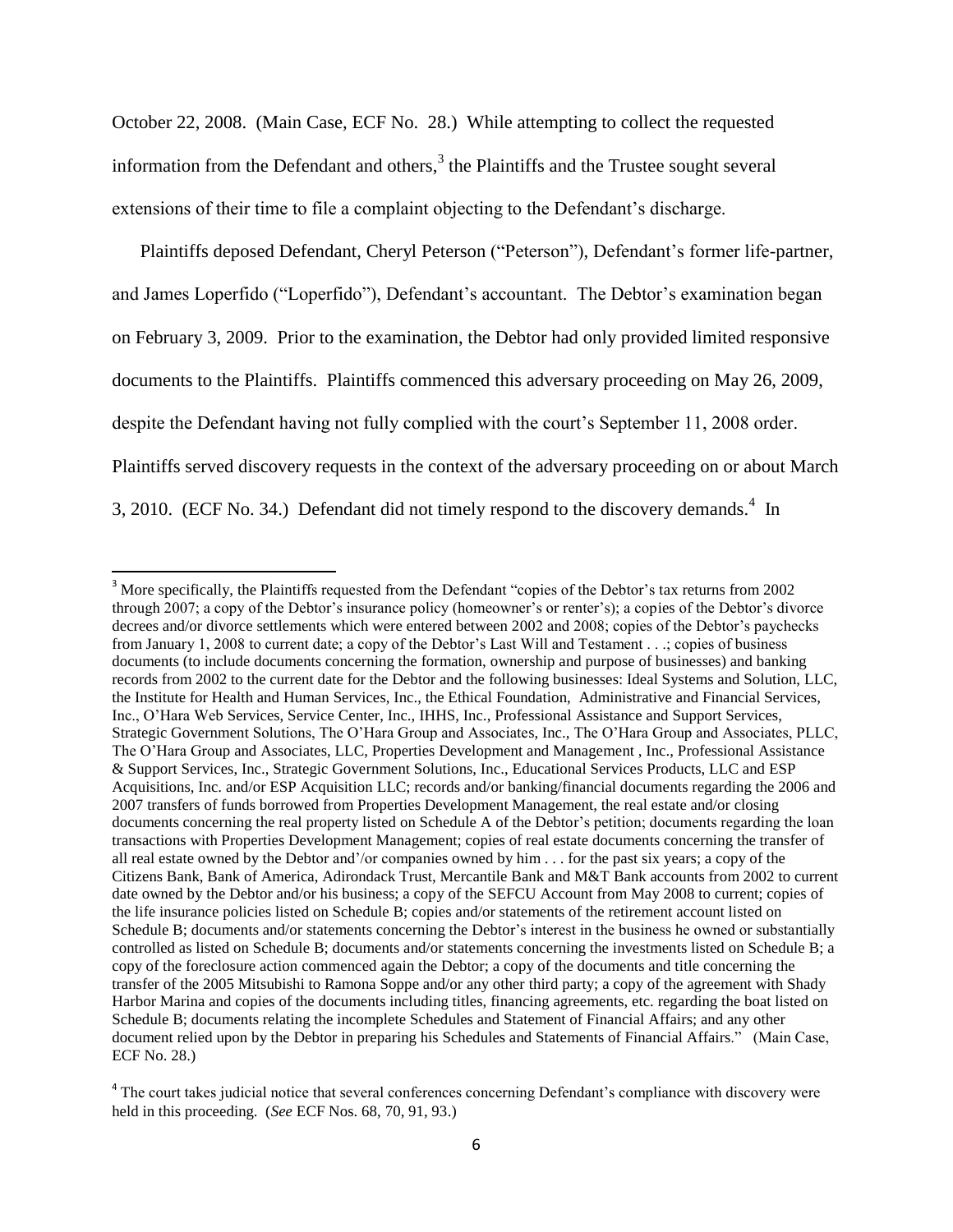response to numerous questions posed by Plaintiffs" counsel to the Defendant at his deposition concerning personal financial statements he may have given to financial institutions, charitable contributions, and brokerage and bank accounts he may have closed within a year of filing bankruptcy, Defendant frequently replied that there would be records to document those things, but failed to produce such documents or clarify who would possess such documents. (Def."s Dep. 11:15-14:9, April 22, 2010, ECF No. 53 Ex. R.)

The Defendant refused to answer questions posed by Plaintiffs' counsel about certain documents that he may have authored, testifying as follows:

- Q. I"m handing you Exhibit 5, and do you see what purports to be an e-mail address for yourself?
- A. Yes.
- Q. And was that, in fact, your e-mail address as of the date indicated?
- A. I'm not answering any questions concerning the document.
- Q. Are you taking the Fifth Amendment?
- A. I"m not answering any questions.
- Q. Tell me.
- A. No, I"m not going to tell you.

. . . .

. . . .

- Q. Did you send this e-mail, which is Exhibit 5?
- A. Let me take the words one at a time. I"m not going to answer any questions about that document. Are there any of those that you don"t understand?"

(Def."s Dep. 109:14-111-15, April 22, 2010, ECF No. 53 Ex. HH.)

Defendant invoked the Fifth Amendment and refused to disclose any information

regarding his Neteller account.<sup>5</sup>

- Q. . . . Would you agree with me that a portion of the money you borrowed from the [Plaintiffs] was used in 2004 to pay your balance or at least a part thereof at an offshore web-based gambling business?
- A. I have been instructed not to answer any of these questions.

 $\overline{\phantom{a}}$  $<sup>5</sup>$  Neteller is an online payment service that is frequented by internet gambling businesses and patrons. Neteller,</sup> amongst other services, allows for businesses outside of the United States to access the funds of people that reside within the United States. (Pls." Am. Mot. Ex. RR, ECF No. 53.)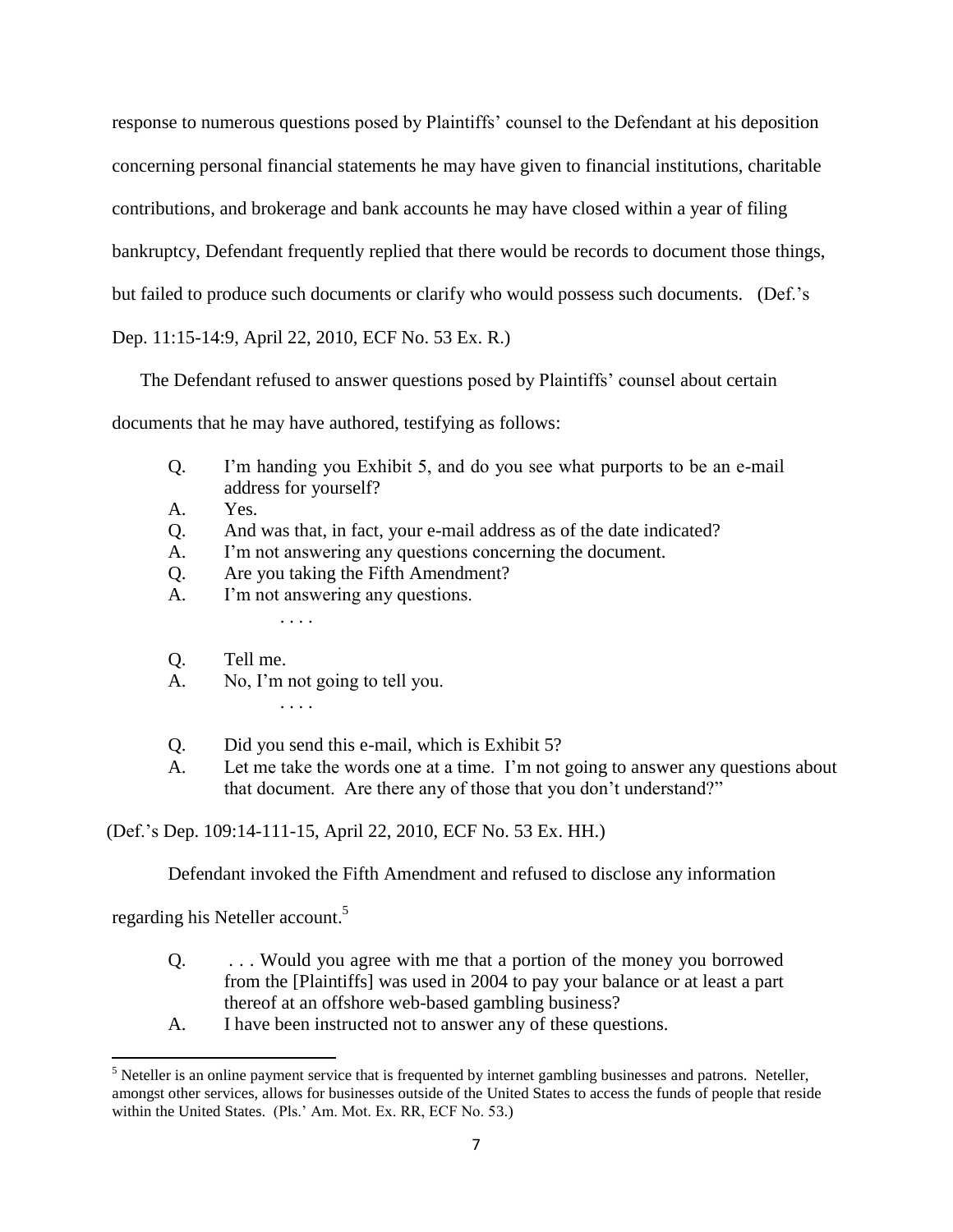Q. Mr. O"Hara, would you agree with me that roughly \$150,000 of the money borrowed from the [Plaintiffs] transferred in transfers of roughly \$99,000 and \$51,000 respectively were moved from your personal account after the first of your Bronfman borrowings to the Ethical Foundation to replace monies that had moved from the Ethical Foundation, in part, to an office [sic] shore website gambling business called Net Teller? [Defendant"s Counsel]. Objection.

A. You are going to reserve the right to be [sic] Fifth Amendment? [Defendant"s Counsel]. Exactly.

(Def."s Dep. 185:10-187:1, ECF No. 53 Ex. JJ.)

 $\overline{\phantom{a}}$ 

. . . .

In response to Plaintiffs' counsel's inquiry as to whether Defendant possessed certain financial documents, Defendant admits, "[t]here were lots of documents that I don"t have copies of any longer," having lost track of "a variety of records" after moving out of Peterson's house.<sup>6</sup> (Def."s 2004 Exam. 73:5-7, 75:6 , Feb. 3, 2009, ECF No. 53 Ex. X; Def."s Aff. in Supp. Summ. J. ¶¶ 3(a), ECF No. 48.) Yet, when asked what documents were not returned to him, Defendant responded, "I don't recall." (Def.'s 2004 Exam. 73:5.) Defendant also avers that he lost other business records, including those that document the STARS transaction, when ESP"s computers were sold with the business. (Def.'s 2004 Exam. 232:4-16; Def.'s Aff. in Supp. Summ. J.  $\P$ 3(b).) However, Defendant also testified that he currently maintained a laptop at his place of business. (Def."s 2004 Exam. 75:14-22.) The laptop he was using at that time was obtained in 2008. (Def."s 2004 Exam. 76:5-6.) The Defendant indicated he had not transferred any files onto it, and he did not know what happened to the information contained on his laptop it replaced. (Def."s 2004 Exam. 76:7-77:2.)

When Plaintiffs sought to examine Defendant concerning his employment in 2008, he responded as follows:.

<sup>&</sup>lt;sup>6</sup> In sharp contrast, Cheryl Peterson testified that Defendant had possession of every file that had been stored at her residence. (Peterson 2004 Exam. 35:19–37:1, April 20, 2009, ECF No. 53 Ex. Y.)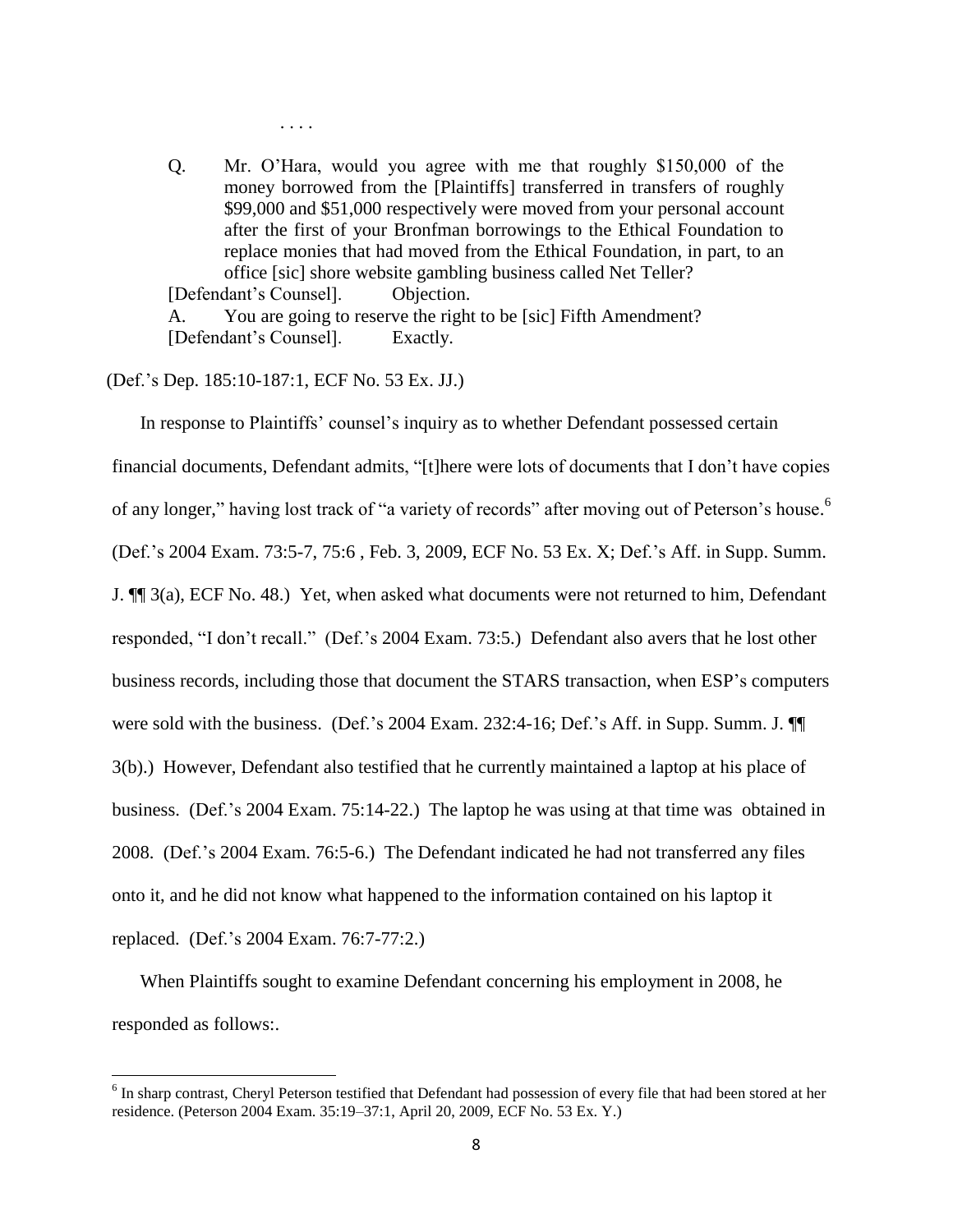- Q. Now, other than the two ESP entities, did you have any other employment in calendar year 2008?
- A. As I said, I don"t know if I may have received income in 2008 through other entities. I don"t recall. There was a period of time that I was not allowed to be paid by ESP, so---the old ESP, so I don"t recall how thin were being handled back then.
- Q. And do you know if there were any large transfers outside of ESP in April of 2008?

A. I---there may will have been, because---I"m sorry, in April of 2008?

A. I don"t know. I don"t know. I never get that involved in the --

(Def."s 2004 Exam 143:10-144:3.)

Defendant additionally claims that since 2002, he has relied upon Loperfido to preserve his personal and business-related financial records. (Def."s Aff. in Supp. of Opp"n ¶ 5(a)-(d), ECF No. 109.) When Loperfido was questioned by Plaintiffs' counsel as to whether he had any information regarding the whereabouts of the AFS and PASS business transaction records, Loperfido testified that he had access to some of these records through QuickBooks. (Loperfido cont. 2004 Exam 320:22-321:6, May 4, 2010, ECF No. 96 Ex. 10.) Defendant explained that Loperfido installed various versions of QuickBooks on a server that was located in the location where he maintained his primary business office. (Def.'s Aff. in Supp. of Opp'n  $\P$  5(e).) Defendant"s staff would then enter information into the system. (*Id.*) In turn, Loperfido could access the information from his own office. (*Id.*) Defendant also indicated that Loperfido would send documents to him that he would mark up and return by facsimile or electronic mail. (Def.'s 2004 Exam 77:4-14, ECF No. 45 Ex G.) According to the Defendant, the server on which Loperfido installed QuickBooks in his office was moved, along with another server, by the purchasers of the assets of ESP. (Def.'s Aff. in Supp. of Opp'n  $\P$  5(f).) As a result, Defendant claims he is unable to access the information that was stored on it. (*Id.*)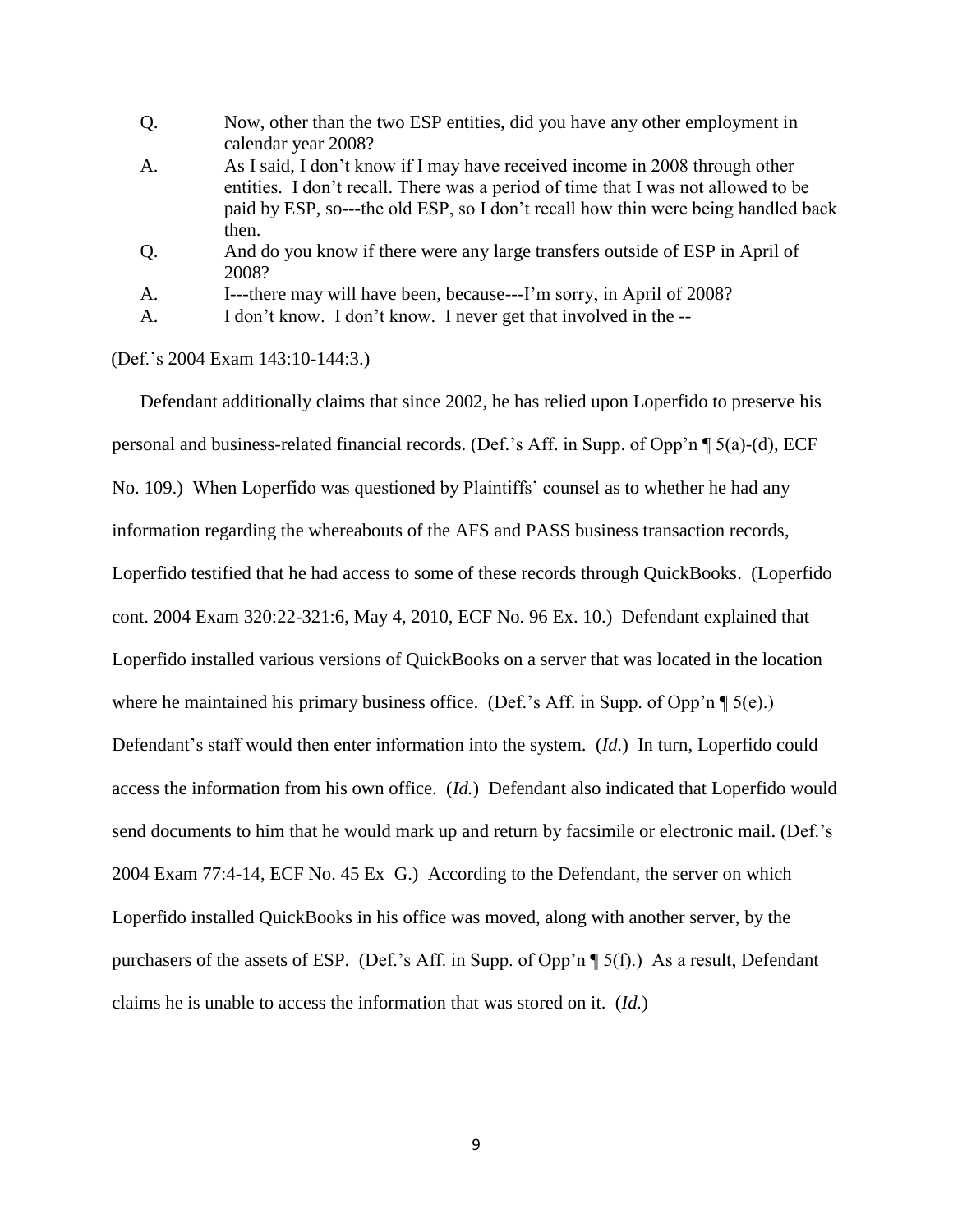Plaintiffs" motion for summary judgment was filed on April 21, 2010. Defendant filed his motion for summary judgment on April 22, 2010.<sup>7</sup> On April 22, 2010, the Defendant also filed copies of his late responses to admissions and answers to interrogatories. (ECF No. 44.) Subsequent to the motions for summary judgment being filed, Defendant sent a box of documents to Plaintiffs" counsel in late April 2010, and an additional nine or ten boxes of documents in or about late May 2010. Defendant was unable to identify what was in the boxes. (O"Hara Dep. 91:6-10, 17; 92:8-10, June 17, 2010, ECF No. 96 Ex. 3.) On or about May 18, 2009, the Defendant was at the offices of the purchasers of ESP located in Brooklyn looking for further responsive documents, although the Defendant indicated he had free access to the room where the documents were located. (May 17, 2009 Hrg. Tr., ECF No. 96 Ex. 2.) The Defendant was still responding to Plaintiffs' discovery requests at his continued deposition held on June 17, 2010. (O"Hara Dep. 91:6-10, 17, June 17, 2010.)

### **ARGUMENTS**

Plaintiffs' position is that they are entitled to summary judgment and that Defendant should be denied a discharge pursuant to § 727(a)(3) based on his failure to preserve documents and comply with their discovery requests in this case. Plaintiffs assert they were forced to obtain records from third parties by way of subpoena. Plaintiffs argue that Defendant"s failure to produce relevant financial records impaired their ability to ascertain the Defendant"s personal financial condition and material business transactions. Additionally, Plaintiffs contend that Defendant has failed to provide them with records that document: (1) the identity of the entity

l

The court notes that the Defendant's motion for summary judgment failed to comply with Local Bankruptcy Rule 7056-1 in that it was not accompanied by a separate, short and concise statement of the material facts as to which the movant contends there is no genuine issue, with specific citations to the record. Although this deficiency is grounds to deny Defendant"s motion, because Plaintiffs filed their own motion and the court was desirous of resolving this matter with both parties' positions fully before it, the court did not dismiss the Defendant's motion. *See* LBR 7056-1.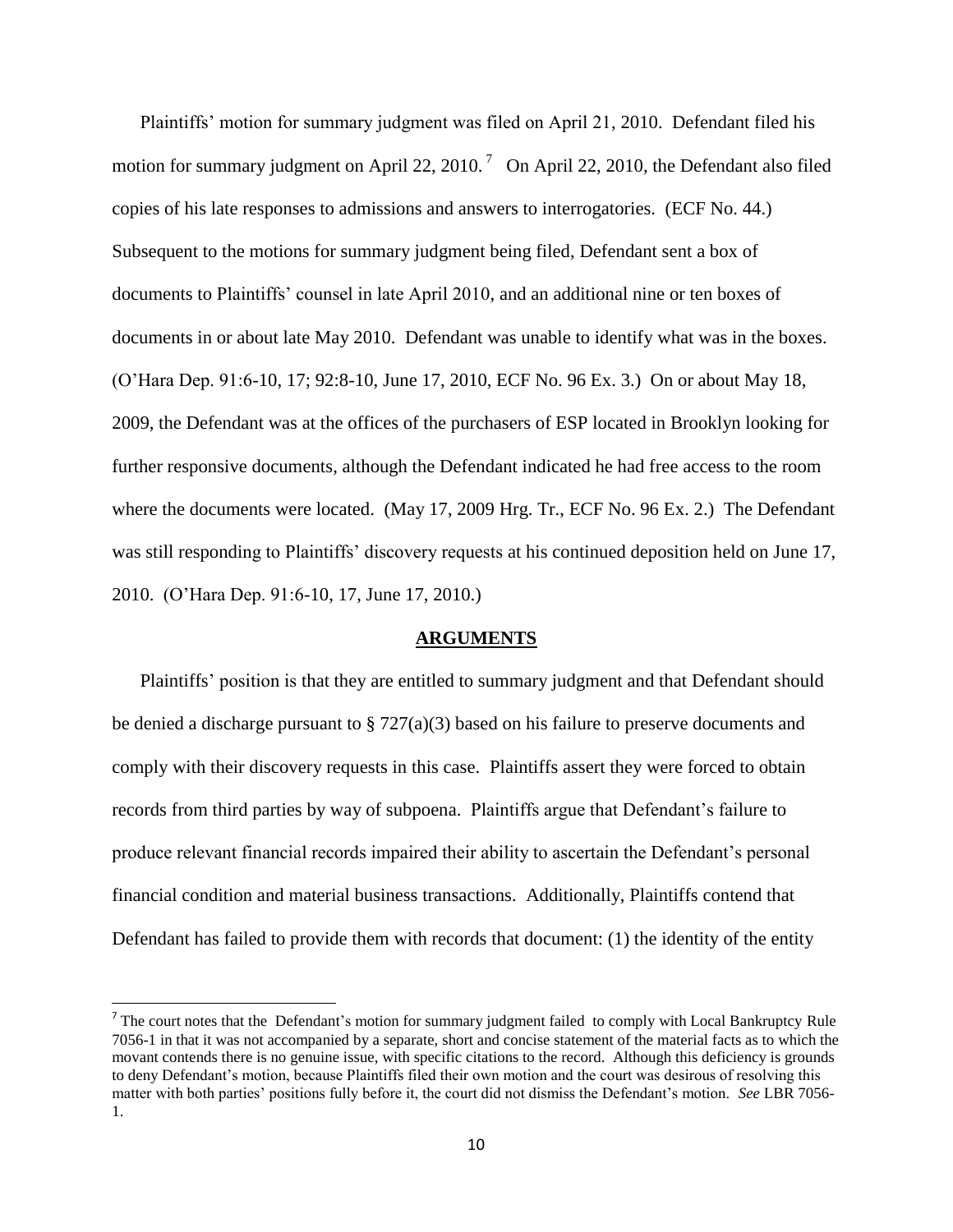that owns STARS and information regarding its sale; (2) the identity of the entity that owns AFS; (3) AFS" operations and financial records; (4) whether Defendant is owed a receivable from PASS or AFS; (5) what appear to be inter-company transfers of monies between Defendant's various businesses; and (6) Defendant"s Neteller account. Plaintiffs also argue that Defendant cannot properly justify his failure to preserve material records, in light of his: (1) educational background, business experience, and level of sophistication; (2) egregious conduct and demeanor over the course of the instant litigation; and (3) obligation to preserve business records, based upon the complexity of his businesses. In addition, Plaintiffs assert Defendant"s failure to preserve his financial records was his own doing.

Defendant argues that he is entitled to summary judgment and should therefore be granted a discharge. Defendant contends that the documentation he supplied to the Plaintiffs was voluminous and that he has satisfied his burden of preserving and producing records, such that his personal and business financial conditions may be ascertained by Plaintiffs. In support of his motion, the Defendant indicates he produced certain tax returns, a certificate of title for an automobile that was transferred, real estate documents concerning his properties in Saratoga and New Baltimore and any other properties he owned between 1998-2008, documents concerning a boat he previously owned, his divorce decree, his will, information concerning his 401(k) and retirement account. (Def."s Aff. in Supp. Summ. J. ¶¶ 5-17, ECF No. 48.) After the motions were filed, the Defendant produced two other divorce decrees, corporate books for some of his companies, checkbooks for two companies, some additional tax returns, two financial statements, surveys, and a homeowner's policy for an apartment. (Def.'s Suppl. Aff. ¶ 7, ECF No. 66.) In addition, Defendant asserts that he pointed the Plaintiffs to third parties that may have had records in their possession, and the Plaintiffs admit they obtained substantial amounts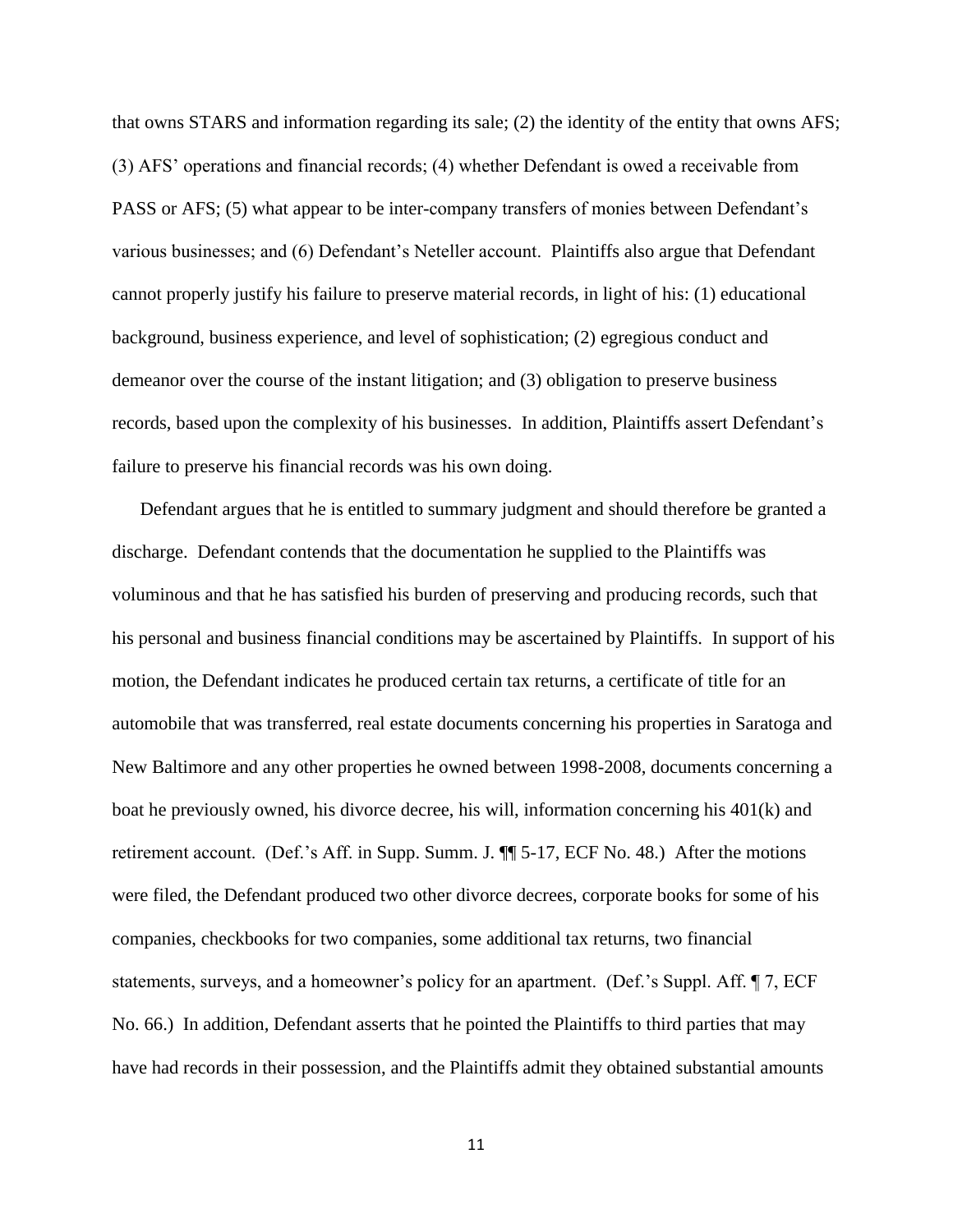of documentation from third parties by way of subpoenas or court order. This material allegedly included the Defendant"s bank records, credit card and financial account statements from various financial institutions, as well as personal and business records from his accountant. Despite this, in response to Plaintiffs" summary judgment motion, the Defendant states that he has also requested the same documents and records from third parties, namely Loperfido, his banks and financial institutions, and district court litigation counsel, which he intends to provide to Plaintiffs' counsel. (Def.'s Suppl. Aff. ¶ 6, ECF No. 66.)

Pleading in the alternative, Defendant asserts that if the court determines he has failed to keep or preserve adequate records, such was justified because: (1) He was unable to access documents left at Peterson"s home, documents removed from his office by the purchasers of SGS and ESP, and documents retained by his former landlord; (2) Defendant had reasonably relied upon his accountant to preserve his financial records; and (3) Defendant"s failure to preserve *some* records does not impair Plaintiffs from ascertaining his personal financial condition and material business transactions.

### **DISCUSSION**

Summary judgment is appropriate "if the pleadings, the discovery and disclosure materials on file, and any affidavits show that there is no genuine issue as to any material fact and that the movant is entitled to judgment as a matter of law." Fed. R. Civ. P. 56(c)(2); Fed. R. Bankr. P. 7056. It is the movant's burden to show that no genuine factual dispute exists. *Vt. Teddy Bear Co. v. 1-800 Beargram Co.*, 373 F.3d 241, 244 (2d Cir. 2004) (citation omitted). In reviewing a summary judgment motion, the court must resolve all ambiguities and draw all reasonable inferences in the non-movant's favor. *Id*. If the moving party meets its initial burden and has asserted facts to demonstrate that the non-moving party's claim cannot be sustained, the opposing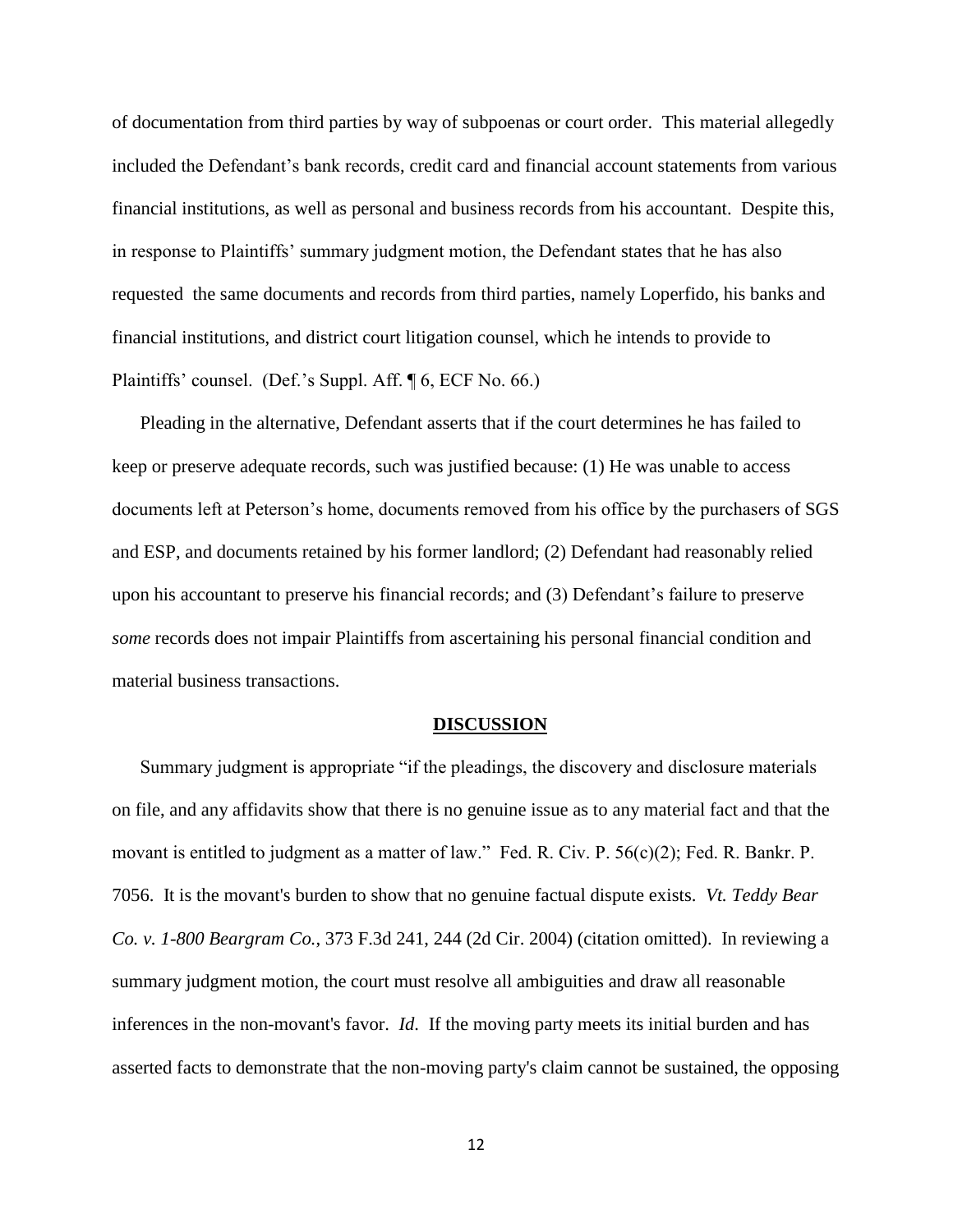party must "set out specific facts showing a genuine issue for trial," and cannot rest "merely on allegations or denials" of the facts asserted by the movant. Fed. R. Civ. P. 56(e)(2); Fed. R. Bankr. P. 7056. Mere "conclusory statements, conjecture, or speculation by the party resisting the motion will not defeat summary judgment." *Kulak v. City of New York (In re Kulak)*, 88 F.3d 63, 71 (2d Cir.1996) (citations omitted).

Chapter 7 of the Bankruptcy Code "affords powerful relief to individuals saddled with oppressive debt by granting honest debtors a discharge from their dischargeable debts." *Jacobowitz v. The Candle Co. (In re Jacobowitz)*, 309 B.R. 429, 435 (S.D.N.Y. 2004). Complete financial disclosure is a condition precedent to the privilege of a discharge. *Ochs v. Nemes* (*In re Nemes)*, 323 B.R. 316, 324 (Bankr. E.D.N.Y. 2005).

As such, § 727(a)(3) provides that a discharge shall be denied when

the debtor has concealed, destroyed, mutilated, falsified, or failed to keep or preserve any recorded information, including books, documents, records, and papers, from which the debtor"s financial condition or business transactions might be ascertained, unless such act or failure to act was justified under all of the circumstances of the case.

11 U.S.C. § 727(a)(3). "The fundamental policy underlying § 727(a)(3) is to insure that the trustee and the creditors receive sufficient information to effectively enable them "to trace the debtor"s financial history, to ascertain the debtor"s financial condition, and to reconstruct the debtor"s business transactions."" *Martin v. Key Bank of N.Y., N.A. (In re Martin)*, 208 B.R. 799, 805 (N.D.N.Y. 1997) (quoting *In re Frommann*, 153 B.R. 113, 116 (Bankr. E.D.N.Y. 1993)); *accord In re Cacioli*, 463 F.3d 229, 234 (2d Cir. 2006) ("The purpose and intent of § 727(a)(3) . . . is to make the privilege of discharge dependent on a true presentation of the debtor"s financial affairs.").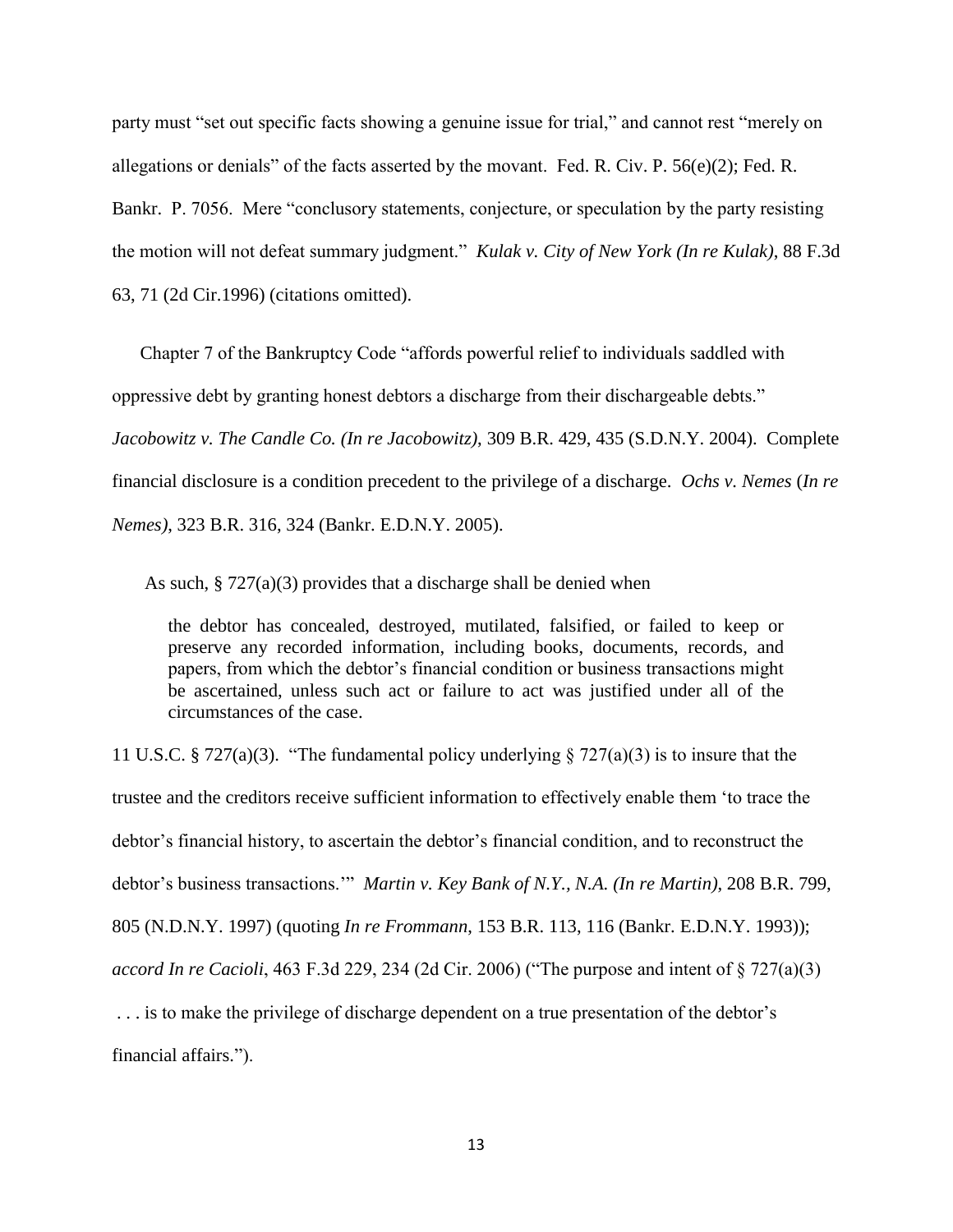Consistent with the fresh start policy under the Bankruptcy Code, "exceptions to discharge must be strictly and liberally construed against the creditor and liberally construed in favor of the honest debtor." *In re Iulo*, 421 B.R. 49, 54 (Bankr. S.D.N.Y. 2009) (quoting *In re Spar*, 176 B.R. 321, 326 (Bankr. S.D.N.Y. 1994)). A denial of a discharge under § 727(a)(3) does not require a showing of intent; only a showing that the debtor"s records are not reasonable under the circumstances is necessary. *In re Jacobowitz*, 309 B.R. 429, 440. Whether adequate records have been kept is a case-by case determination, and the sufficiency of a debtor's record keeping is a matter of judicial discretion. *Geltzer v. Cohen* (*In re Cohen)*, Case No. 01-11748, Adv. No. 01-03570, 2007 WL 710199, at \*5 (Bankr. S.D.N.Y. Mar.6, 2007) (citing *In re Joseph*, 1992 WL 96324, at \*3 (N.D.N.Y. 1992)). The more sophisticated debtor will be held to a higher standard of accountability; a debtor that engages in a series of complex business transactions will be expected to produce a greater number of and more detailed financial records. *[In re Sethi,](http://web2.westlaw.com/find/default.wl?tf=-1&rs=WLW11.01&referencepositiontype=S&serialnum=2000456025&fn=_top&sv=Split&referenceposition=839&pbc=E983621D&tc=-1&ordoc=2006553162&findtype=Y&db=164&utid=1&vr=2.0&rp=%2ffind%2fdefault.wl&mt=Bankruptcy)* 250 [B.R. 831, 839](http://web2.westlaw.com/find/default.wl?tf=-1&rs=WLW11.01&referencepositiontype=S&serialnum=2000456025&fn=_top&sv=Split&referenceposition=839&pbc=E983621D&tc=-1&ordoc=2006553162&findtype=Y&db=164&utid=1&vr=2.0&rp=%2ffind%2fdefault.wl&mt=Bankruptcy) (E.D.N.Y. 2000).

In determining the adequacy of the records, the courts have considers several factors, including:

(1) whether a debtor was engaged in business and, if so, the complexity and volume of the business; (2) the amount of the debtor's obligations; (3) whether the debtor's failure to keep or preserve books and records was due to the debtor's fault; (4) the debtor's education, business experience and sophistication; (5) the customary business practices for record keeping in the debtor's type of business; (6) the degree of accuracy disclosed by the debtor's existing books and records; (7) the extent of any egregious conduct on the debtor's part; and (8) the debtor's courtroom demeanor.

*In re Sethi,* 250 B.R. 831, 838 (citing *In re Frommann,* [153 B.R. 113, 117\)](http://web2.westlaw.com/find/default.wl?tf=-1&rs=WLW11.01&referencepositiontype=S&serialnum=1993087216&fn=_top&sv=Split&referenceposition=116&pbc=03F1FBA7&tc=-1&ordoc=1996064683&findtype=Y&db=164&utid=1&vr=2.0&rp=%2ffind%2fdefault.wl&mt=Bankruptcy).

A creditor objecting to a debtor's discharge under  $\S 723(a)(3)$  has the initial burden to establish the following elements: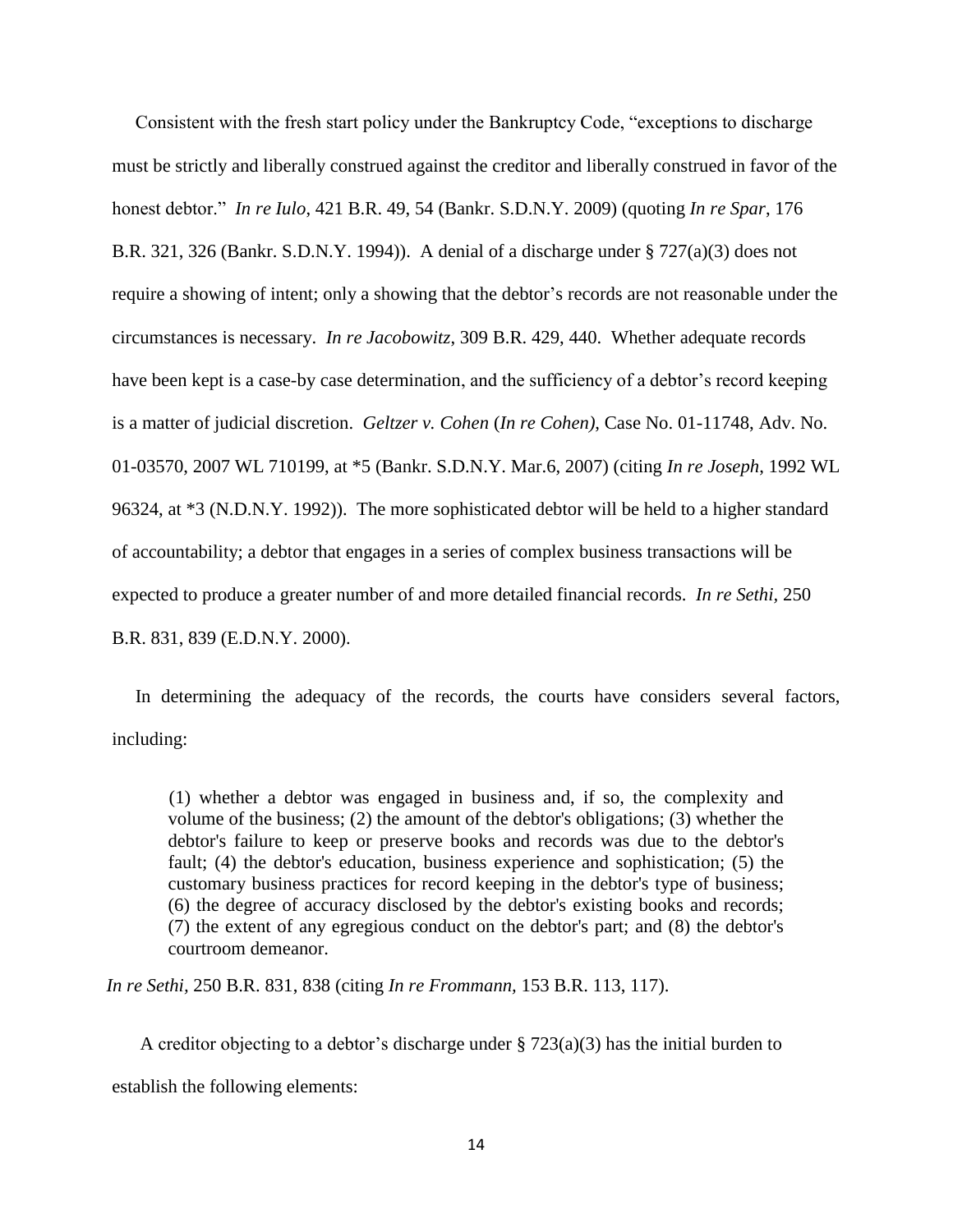1. failure by the debtor to keep or preserve any recorded information, including books, documents, records and papers,

3. *and* that by failing to keep such books or records, . . . it is impossible to ascertain the financial condition and material business transactions of the debtor.

*Gardner v. Gardner (In re Gardner)*, 384 B.R. 654, 665 (Bankr. S.D.N.Y. 2008).

. . . .

Courts have acknowledged a shifting burden of production under  $\S 727(a)(3)$ . Initially, the creditor bears the burden of demonstrating the debtor"s failure to keep and preserve any books or records from which debtor"s financial condition or business transactions might be ascertained. *Id.* If the creditor successfully shows the absence of such records, the burden falls upon the debtor to rebut the proof of insufficient records, or to justify the absence of records. *In re Jacobowitz*, 390 B.R. at 436.

Debtors have a duty to preserve those records that others in similar circumstances would ordinarily keep. *Barristers Abstract Corp. v. Caulfield* (*In re Caulfield*), 192 B.R. 808, 823 (Bankr. E.D.N.Y. 1996) (citations omitted). A debtor's honest belief that he does not need to keep certain records, or that his records are sufficient, or his statement that it is not his practice to keep additional records, does not constitute justification for failure to keep or preserve records under [§ 727\(a\)\(3\).](http://web2.westlaw.com/find/default.wl?tf=-1&rs=WLW11.01&referencepositiontype=T&referenceposition=SP%3b28cc0000ccca6&fn=_top&sv=Split&docname=11USCAS727&tc=-1&pbc=C1E2BA81&ordoc=2000456025&findtype=L&db=1000546&vr=2.0&rp=%2ffind%2fdefault.wl&mt=Westlaw) *In re Sethi,* [250 B.R. 831, 839](http://web2.westlaw.com/find/default.wl?tf=-1&rs=WLW11.01&referencepositiontype=S&serialnum=2000456025&fn=_top&sv=Split&referenceposition=839&pbc=E983621D&tc=-1&ordoc=2006553162&findtype=Y&db=164&utid=1&vr=2.0&rp=%2ffind%2fdefault.wl&mt=Bankruptcy) (citation omitted).

Notwithstanding this precautionary standard, it is evident that the Defendant has failed to preserve adequate records pursuant to  $\S 727(a)(3)$ . The Defendant is not your average wage earner. The Defendant is a sophisticated businessman with two advanced degrees from a prestigious Ivy League university, one being a law degree. A simple finding that Defendant "was engaged in business pre-petition" would be a gross understatement; the Defendant has owned or managed at least two different, multi-million dollar operations. Defendant additionally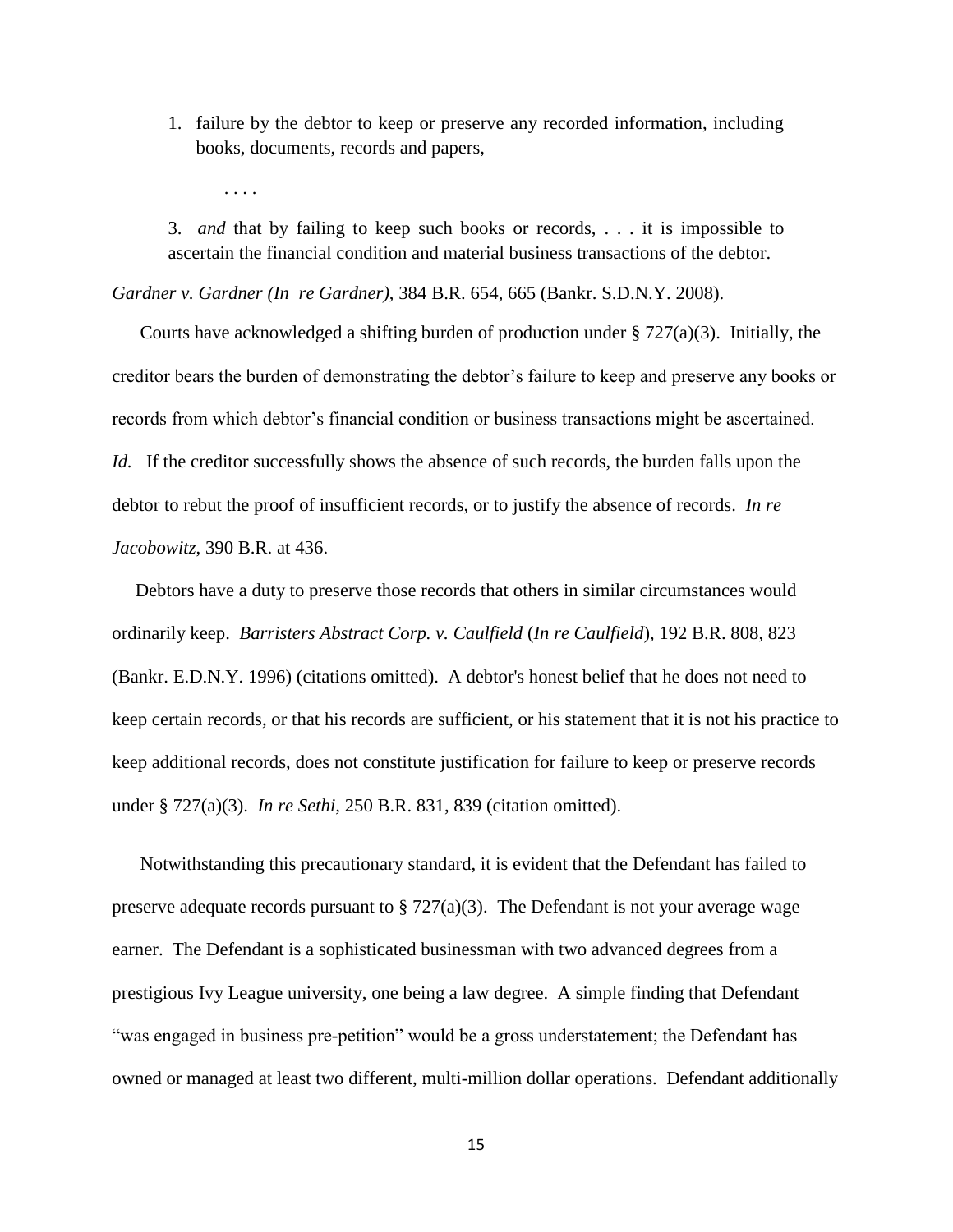founded, or substantially participated in, nearly two-dozen other corporate entities----two of which provided state and county-level government agencies with financial and healthcare consulting services, and another that developed an educational software product that was nationally marketed. He was involved in numerous business ventures. At one point he was even contemplating starting up a vineyard and a hotel. At least two of his businesses have been involved with this court. The Defendant listed assets in excess of \$1,700,000 in his petition and liabilities in excess of \$7,500,000. Thus, the Defendant is held to a higher standard in his maintenance of accurate business records than the unsophisticated wage earner.

Defendant admits that he no longer has all of his records, but asserts that Plaintiffs were able to or could have obtained records from third parties. Section  $727(a)(3)$ , however, does not permit a debtor to shift his responsibility onto Plaintiffs. The fact that the Defendant can direct the Plaintiffs to where they might obtain the records does not relieve the Defendant of his responsibility to provide adequate records himself. *In re Jacobowitz*, 309 B.R. 429, 438. The debtor, and no one else, has an affirmative duty to provide "complete disclosure" of his financial affairs. *In re Underhill,* [82 F.2d 258, 259-60](http://web2.westlaw.com/find/default.wl?tf=-1&rs=WLW11.01&referencepositiontype=S&serialnum=1936127218&fn=_top&sv=Split&referenceposition=259&pbc=E983621D&tc=-1&ordoc=2006553162&findtype=Y&db=350&utid=1&vr=2.0&rp=%2ffind%2fdefault.wl&mt=Bankruptcy) (2d Cir. 1936). Creditors should not have to ""ferret out"" the required documents. *U.S. v. Craig (In re Craig),* [252 B.R. 822, 828 \(Bankr.](http://web2.westlaw.com/find/default.wl?tf=-1&rs=WLW11.01&referencepositiontype=S&serialnum=2000473010&fn=_top&sv=Split&referenceposition=828&pbc=E983621D&tc=-1&ordoc=2006553162&findtype=Y&db=164&utid=1&vr=2.0&rp=%2ffind%2fdefault.wl&mt=Bankruptcy) S.D. [Fla.2000\)](http://web2.westlaw.com/find/default.wl?tf=-1&rs=WLW11.01&referencepositiontype=S&serialnum=2000473010&fn=_top&sv=Split&referenceposition=828&pbc=E983621D&tc=-1&ordoc=2006553162&findtype=Y&db=164&utid=1&vr=2.0&rp=%2ffind%2fdefault.wl&mt=Bankruptcy) (quoting *[Govaert v. Southern Nat'l Bank of N.C. \(In re Caserta\),](http://web2.westlaw.com/find/default.wl?tf=-1&rs=WLW11.01&referencepositiontype=S&serialnum=1995121075&fn=_top&sv=Split&referenceposition=611&pbc=E983621D&tc=-1&ordoc=2006553162&findtype=Y&db=164&utid=1&vr=2.0&rp=%2ffind%2fdefault.wl&mt=Bankruptcy)* 182 B.R. 599, 611 [\(Bankr. S.D. Fl. 1995\)\).](http://web2.westlaw.com/find/default.wl?tf=-1&rs=WLW11.01&referencepositiontype=S&serialnum=1995121075&fn=_top&sv=Split&referenceposition=611&pbc=E983621D&tc=-1&ordoc=2006553162&findtype=Y&db=164&utid=1&vr=2.0&rp=%2ffind%2fdefault.wl&mt=Bankruptcy)

 It is undisputed that a number of Defendant"s major business transactions remain mysteriously shrouded from this court's purview. Defendant has admitted to not having records that document SGS/ESP"s sale of STARS to PASS. Defendant has not only failed to preserve AFS" complete financial records, but can neither evidence that AFS ever actually operated nor identify the person who, or entity that, currently owns AFS. Defendant has alluded to several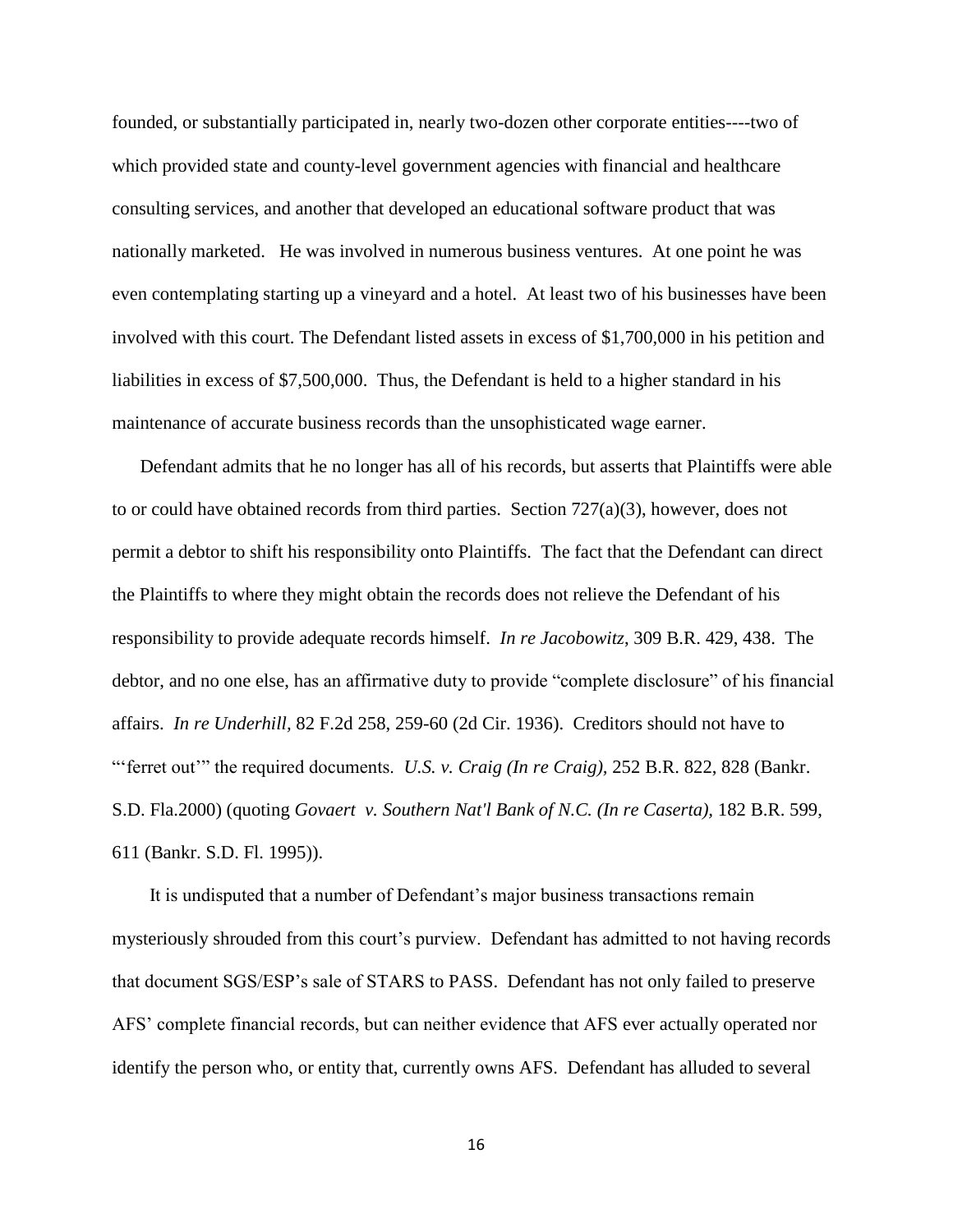transfers of funds among his business entities, but has no recollection or written record of them. Defendant's failure to adequately preserve his business records renders any reasonable determination of the financial condition, both personal and business, difficult---if not impossible.

Further examination of the Defendant's circumstances only reinforces this court's conclusion that the Defendant has not produced sufficient records. The accuracy of Defendant"s existing records is called into question as Defendant has been unable, and sometimes unwilling, to produce underlying financial records. When asked by Plaintiffs" counsel, Defendant declined to clarify his bank records. Defendant, asserting his Fifth Amendment privilege during a deposition, refused to either confirm or deny whether he used approximately \$150,000 of his borrowed funds to satisfy foreign gambling debts through Neteller. While the Defendant is permitted to assert his privilege, the court may draw an adverse inference from Defendant"s refusal to testify in a civil matter. *Baxter v. Palmigiano*, 425 U.S. 308, 96 S.Ct. 1551, 47 L.E.2d 810 (1976). The Defendant also could not recall what income he may have received in 2008, what financial statements he may have given in 2008, his charitable contributions, and what brokerage and bank accounts he may have closed within a year of filing. While the Defendant indicated there must be documents to answer these questions, Plaintiffs were forced to obtain records from third parties. Such conduct falls far short of a "true presentation of the debtor's financial affairs." *In re Cacioli*, 463 F.3d 229, 234.

Finally, the Court finds Defendant"s persistent unwillingness to properly abide by this court"s discovery orders and Plaintiffs" discovery requests until the eleventh hour, along with his evasive and often cavalier deposition testimony, amounts to egregious conduct. This court concludes that Defendant has failed to preserve adequate records, such that a complete picture of his financial condition or business transactions cannot be ascertained.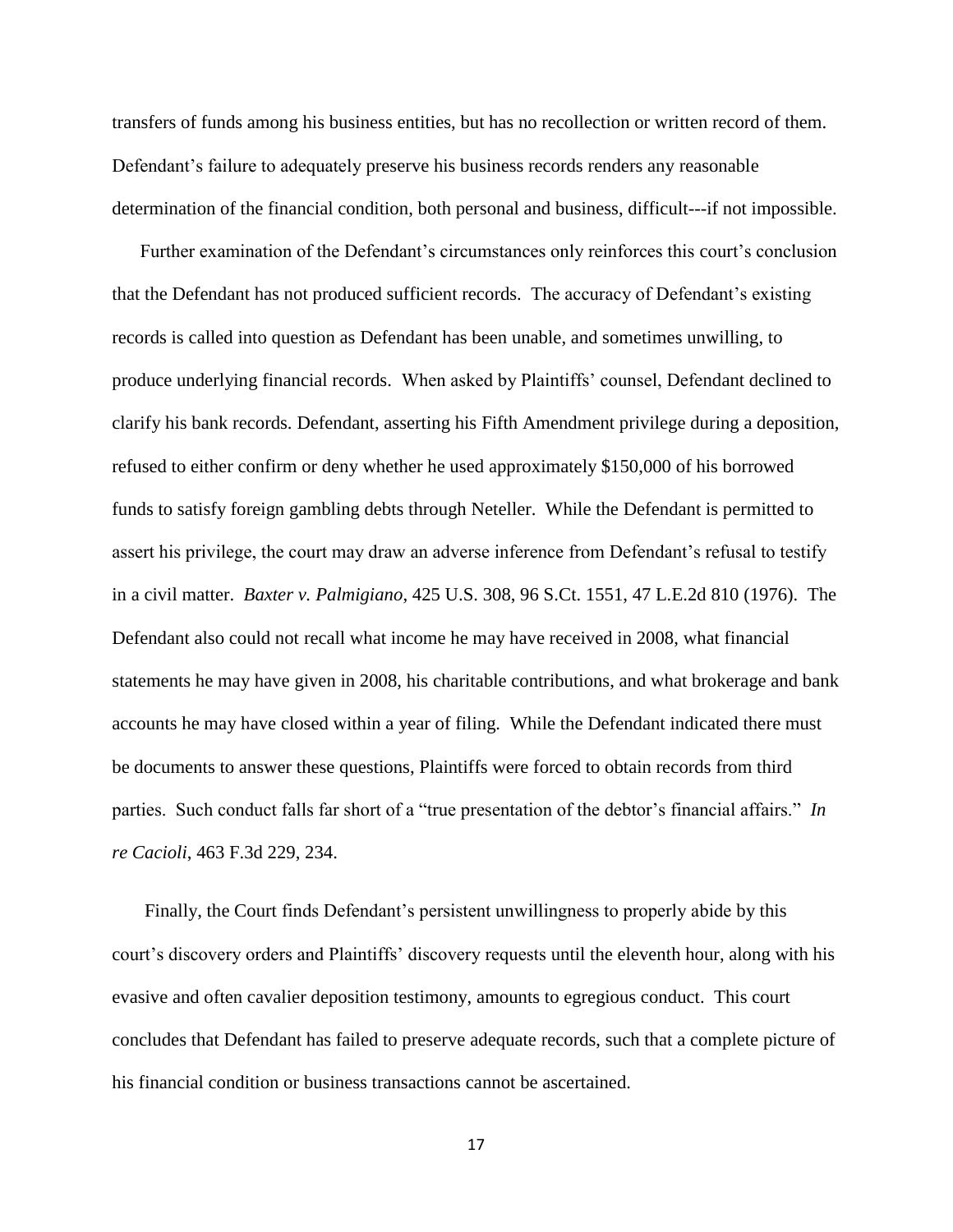At this point, the burden properly shifts to the Defendant to justify his failure to sufficiently preserve his financial records. *Id.* at 235 (citations omitted). Bankruptcy Courts have broad discretion in determining whether a debtor"s failure to keep records is justified. *In re Sethi*, 250 B.R. at 838. Any legal conclusions regarding whether the debtor"s failure to keep records was justified should be determined in light of the totality of the debtor"s circumstances. *Kowalski v. Kowalski (In re Kowalski)*, 316 B.R. 596, 604 (Bankr. E.D.N.Y. 2004). When examining the debtor"s circumstances, some of the relevant factors to consider are: the debtor's education and experience, the sophistication of the debtor's business, the debtor's personal financial structure, and any special circumstances that may exist. *In re Sethi*, 250 B.R. at 838 (citing *Krohn v. Cromer* (*In re Cromer)*, 214 B.R. 86, 99 (Bankr. E.D.N.Y. 1997)).

Defendant admits that his failure to preserve some records can be traced back to (1) his move from his former life-partner's residence, (2) the sale of ESP's assets, and (3) his move from his prior apartment. The Defendant has failed, however, to identify what records he maintained at his former life-partner"s residence or prior apartment that are no longer available. Likewise, the Defendant has been unable to state what materials he no longer has access to because they were stored on computers or in file cabinets sold in connection with the sale of ESP. In addition, Defendant has not provided any credible reason as to why these parties would hold his personal and business records hostage, nor what attempts he made to retrieve his records prior to the motions for summary judgment being filed. "Although an individual may have every right to discard documents pertaining to his business and to decline to keep books reflecting his business transactions, if he chooses to do so he seriously jeopardizes his ability to seek shelter under Chapter 7 of the Code." *In re Jacobowitz*, 309 B.R. at 439.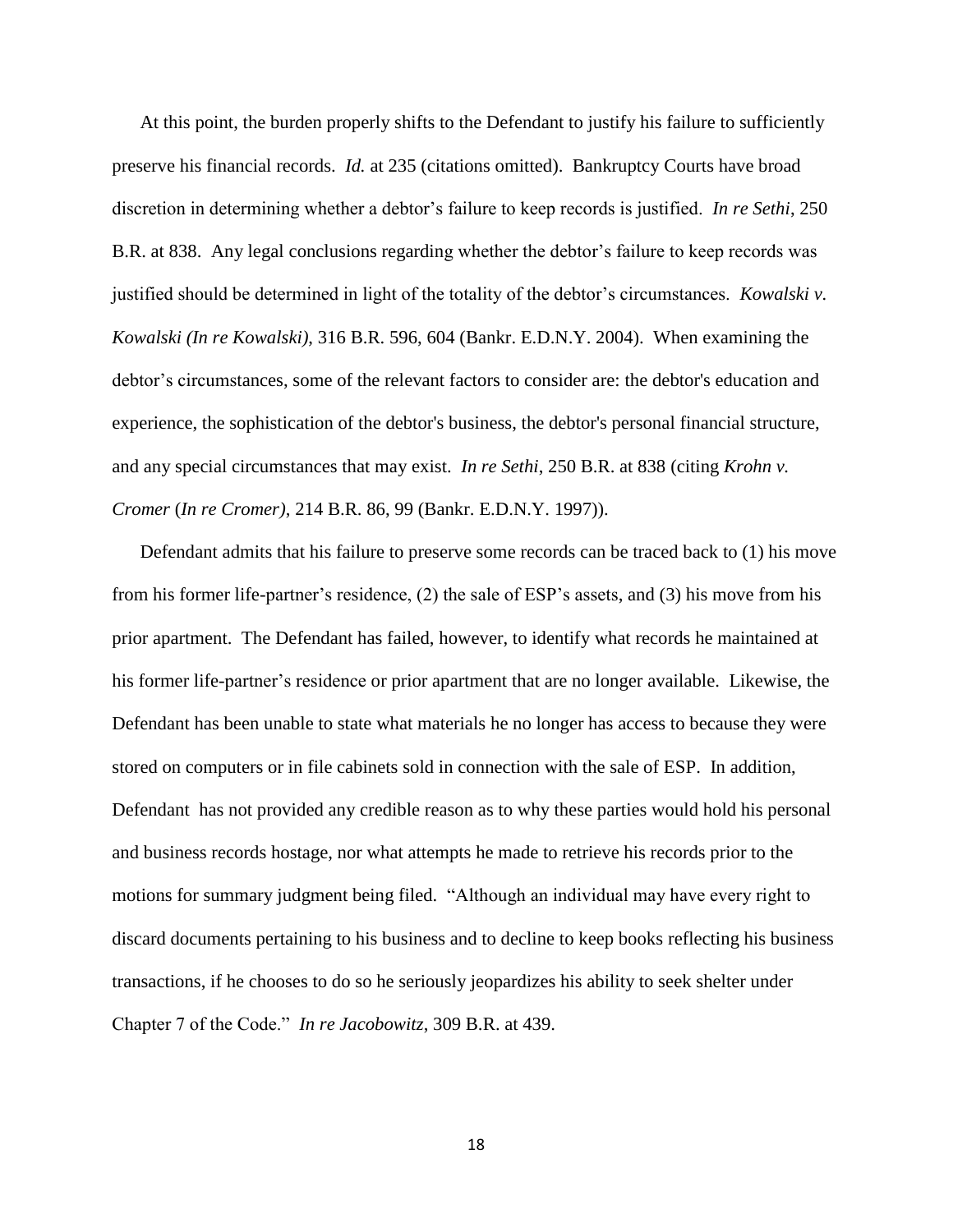Essentially, Defendant entrusted his records to Peterson, his former landlord, and ESP"s purchaser, however, he had a level of responsibility to have access to those records when he needed them, be it for the Internal Revenue Service, the Bankruptcy Court, shareholders, or partners. In addition, the Defendant"s credibility as to documents he allegedly no longer had access to is seriously undermined by his production of documents on or about June 17, 2010, that he obtained from the purchaser of ESP. Defendant indicated they were located in a room in the purchaser"s Brooklyn office that he always had access to. Yet, this production was made more than a year and a half after the court"s discovery order of September 11, 2008, over three months after Plaintiffs served discovery demands, and after both motions for summary judgment were filed.

The Defendant also seeks to justify the deficiencies in his recordkeeping by asserting that he had reasonably relied upon Loperfido, his accountant, to maintain a complete copy of his financial records. Assuming that the Defendant"s testimony is true, as the court must on a summary judgment motion, Defendant hired Loperfido to prepare his tax returns and oversee his bookkeeping because record keeping is not one of his strengths. Defendant asserts that Loperfido accessed and organized his financial records using QuickBooks. In essence, the Defendant argues that his failure to preserve his financial records is not his fault because he had relied upon Loperfido to perform that function. Defendant buttresses this argument by analogizing his circumstances to those of the debtor in *In re Cacioli*, 463 F.3d 229, wherein the Second Circuit found that a debtor, having relied upon his partner to preserve their business's financial records, was justified in his failure to preserve financial records.

The facts of *Cacioli*, however, are distinguishable from the case *sub judice*. In *Cacioli*, there was a specific business relationship between Cacioli and his business partner. The Second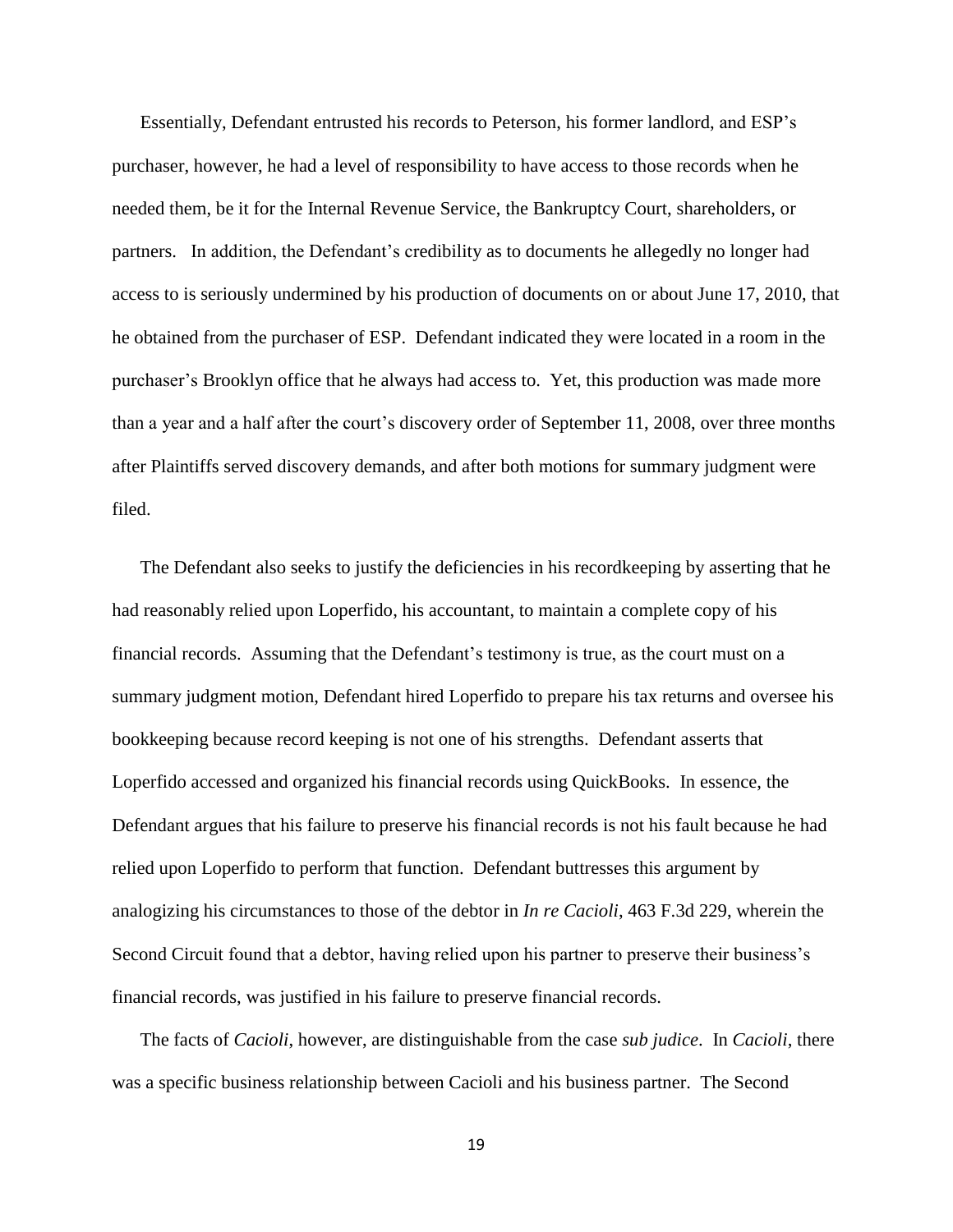Circuit noted that "[a]s partners, Cacioli and [his business partner] share a duty to keep partnership records." 463 F.3d at 237. The court indicated further that partners with a shared duty often ""delegate responsibilities, including record keeping, among themselves," and that a partner's reliance on that delegation is relevant to justification." *Id.* (quoting *[Cox v. Lansdowne](http://web2.westlaw.com/find/default.wl?referencepositiontype=S&serialnum=1990090082&referenceposition=1403&rp=%2ffind%2fdefault.wl&sv=Split&rs=WLW11.04&db=350&tf=-1&findtype=Y&fn=_top&mt=Westlaw&vr=2.0&pbc=C645DB27&tc=-1&ordoc=2010249718)  (In re Cox),* [904 F.2d 1399, 1403 \(9th Cir.1990\)\)](http://web2.westlaw.com/find/default.wl?referencepositiontype=S&serialnum=1990090082&referenceposition=1403&rp=%2ffind%2fdefault.wl&sv=Split&rs=WLW11.04&db=350&tf=-1&findtype=Y&fn=_top&mt=Westlaw&vr=2.0&pbc=C645DB27&tc=-1&ordoc=2010249718).

There has been no showing that a partnership existed between Loperfido and the Defendant, or that Loperfido had any other independent duty to maintain the Defendant's records for him. Even if this court accepted that Defendant relied upon Loperfido to preserve a complete copy of his financial documents, the undisputed record indicates that Defendant had reason to know that the documents he provided to Loperfido were incomplete. Unlike Cacioli, who delegated every step of the recordkeeping process to another person, Loperfido took direction from the Defendant. One of Defendant"s employees would electronically input data into QuickBooks, which Loperfido could then access to complete Defendant's tax returns and financial statements. It was Defendant who was providing information to Loperfido. Thus, Loperfido"s records chiefly consist of what Defendant had uploaded into QuickBooks.

The Defendant asserts that one failure to maintain records, referring to the business activities of SGS, ESP, AFS, and PASS and the sale of STARS software, does not constitute a complete failure to maintain records. This argument manifests a complete misunderstanding of both the purpose that underlies  $\S 727(a)(3)$ , along with the sufficiency standard as to a debtor's records. The underlying intent of  $\S 727(a)(3)$  is to provide a mechanism by which a debtor can "make" peace with [his] creditors." *In re Kowalski*, 316 B.R. at 600. This peace is consummated when the debtor receives a discharge from his debt(s) after providing his creditor(s) with complete and accurate information concerning the status of his financial affairs. *See Id.* The amount of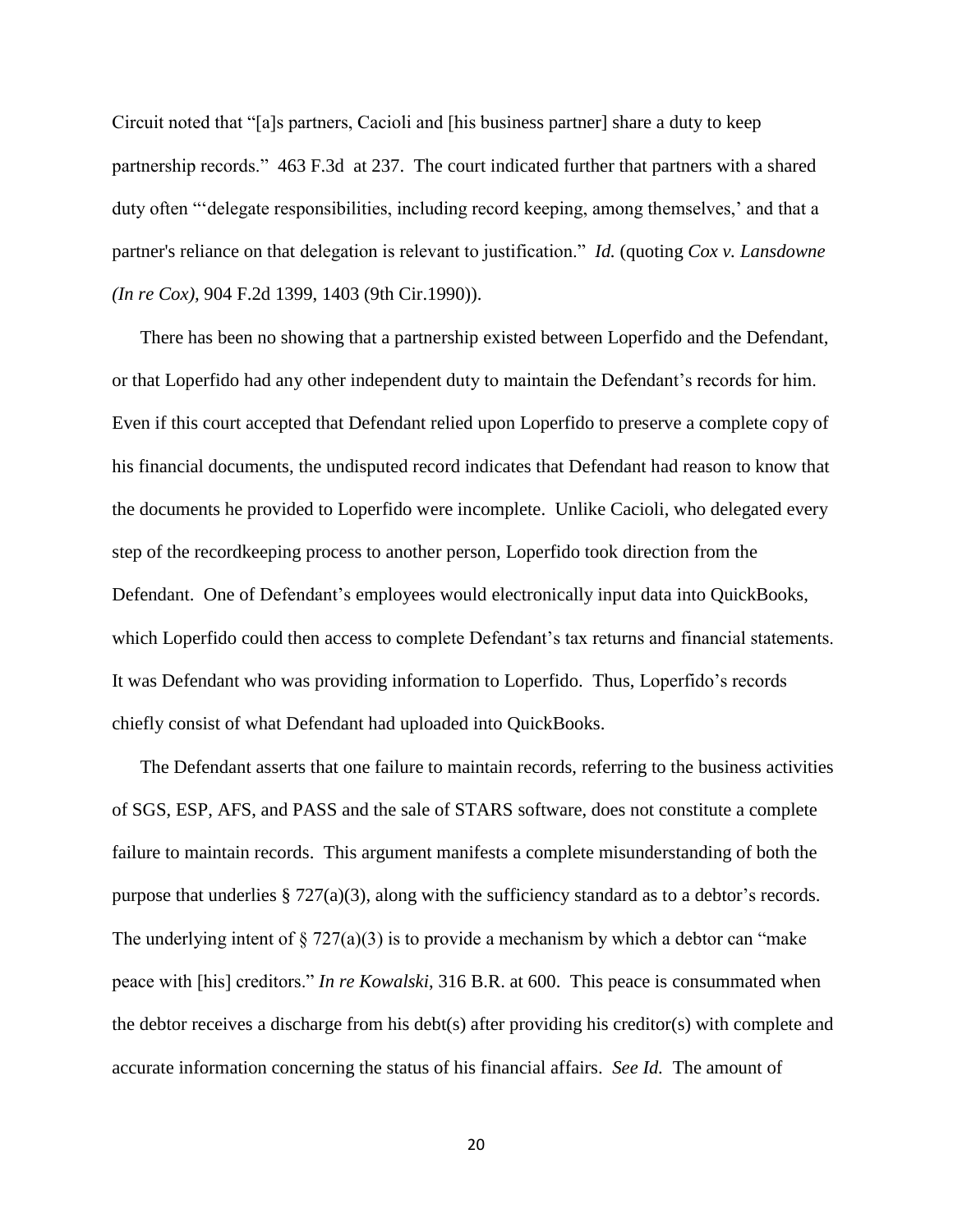documentation produced is not the issue. The relevant question before the court is whether Defendant's financial records allow the Plaintiffs to reasonably and accurately ascertain his personal financial condition and material business transactions. *See In re Cacioli*, 463 F.3d at 235 (citing *White v. Schoenfeld,* 117 F.2d 131, 132 (2d Cir. 1941)).

The Defendant also argues that he has provided numerous boxes of documents to the Plaintiffs and has obtained or is in the process of obtaining an additional set of hard copies of documents that were already produced for the Plaintiffs pursuant to subpoena or court order from his accountant and various financial institutions. Plaintiffs" counsel acknowledges receiving numerous boxes of documents after the summary judgment motions were filed. The Defendant, however, could not testify as to the contents of the boxes. A debtor bears the burden of retaining comprehensible records. *In re Frommann*, 153 B.R. 113, 118. Creditors should not be required to sift through voluminous sheets of paper in order to reconstruct a debtor"s financial history. *Aid Auto Stores, Inc. v. Pimpinella (In re Pimpinella)*, 133 B.R. 694, 699 (Bankr. E.D.N.Y. 1991). Even if the Defendant"s production of documents was comprehensible, it was too little, too late. The Plaintiffs were already forced to subpoena records from third parties. The fact that the Defendant is now going to subpoena those same records evidences that Defendant did not keep or preserve books, documents, records, and papers, from which his financial condition or business transactions might be ascertained.

Given the Defendant"s advanced degrees in both law and public policy, his work experience, the numerous businesses he owned and controlled, and the roles he played in his businesses, the court finds that the Defendant"s justification arguments lack merit. Defendant"s total disclosure of his overall financial status is "a condition precedent" to this Court's granting him a discharge from debt. *In re Jacobowitz*, 309 B.R. 429, 435. On the one hand, Defendant